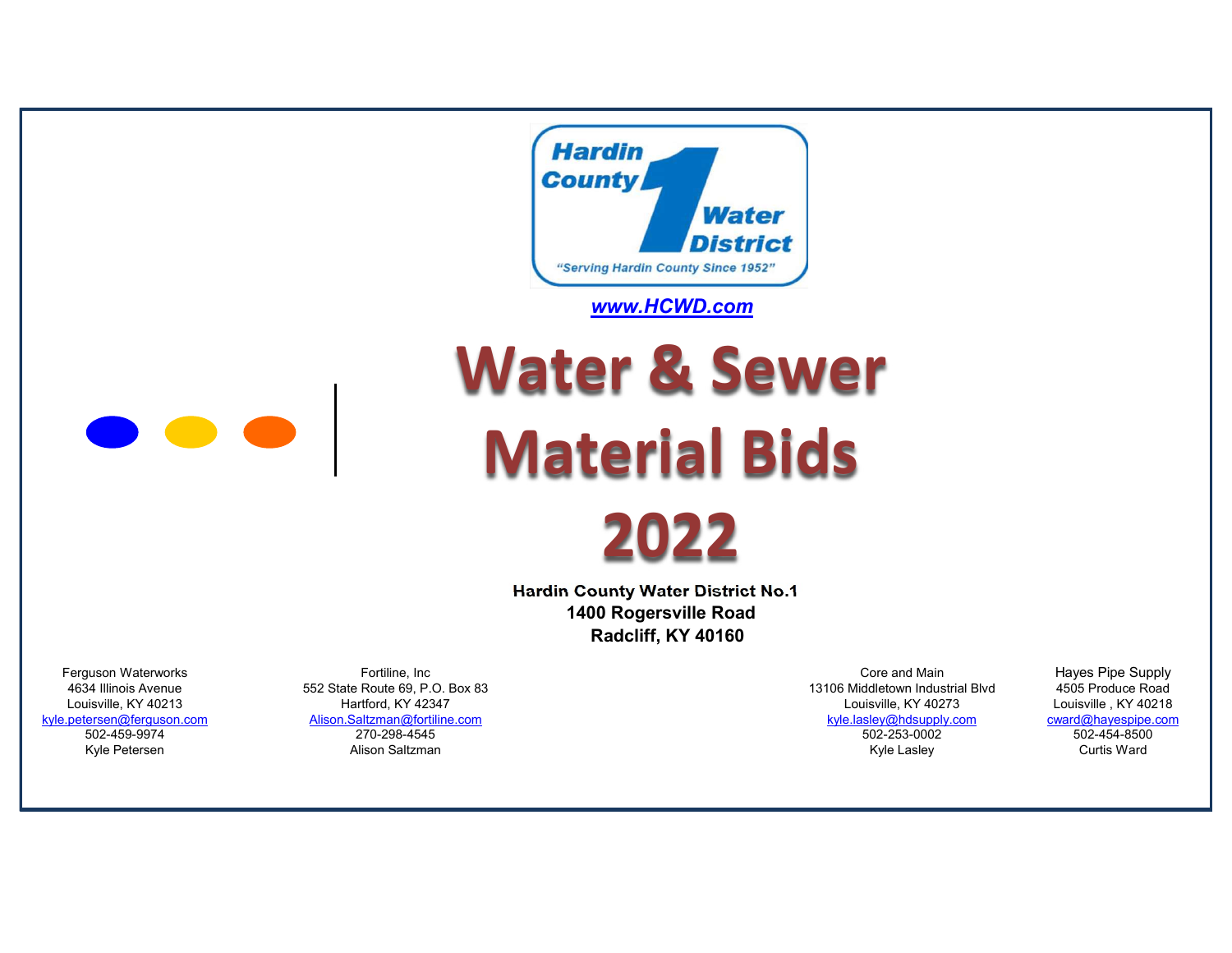

| <b>Water &amp; Sewer</b>                   |                 | <b>Hardin</b><br><b>County</b>                        |              |                          |               |
|--------------------------------------------|-----------------|-------------------------------------------------------|--------------|--------------------------|---------------|
| <b>Material Bids</b><br>2022               |                 | <b>Water</b>                                          |              |                          |               |
|                                            |                 | <b>District</b><br>"Serving Hardin County Since 1952" |              |                          |               |
|                                            |                 |                                                       |              |                          |               |
| <b>MATERIALS BID LIST -- METER SETTERS</b> |                 |                                                       |              |                          |               |
| <b>Description</b>                         | Manufacturer    | <b>Part No</b>                                        | <b>Hayes</b> | <b>Core &amp; Main</b>   | Ferguson      |
| 1" METER SETTER LONG                       | Ford            | VBHH94-15W-4444AQ                                     | 330.51       | 373.95                   | <b>NO BID</b> |
|                                            |                 |                                                       |              |                          |               |
| 1" METER SETTER TANDEM                     | Ford            | TVBHH94-15W-4444AQ                                    | 484.98       | <b>NB</b>                | <b>NO BID</b> |
|                                            |                 |                                                       |              |                          |               |
|                                            |                 |                                                       | 1036.01      | $\overline{\mathsf{NB}}$ | 1224.57       |
|                                            |                 |                                                       |              |                          |               |
| 2" METER SETTER                            | Ford            | VBHH77-12B-11-77                                      |              |                          |               |
|                                            |                 |                                                       |              |                          |               |
| 5/8" x 3/4" METER SETTER LONG              | Ford            | VBHH92-12W-4433AQ                                     | 204.28       |                          | <b>NO BID</b> |
|                                            | Mueller         |                                                       |              | 219.72                   |               |
|                                            |                 |                                                       |              |                          |               |
| 5/8" x 3/4" METER SETTER SHORT             | Ford<br>Mueller | VBHH72-7W-44-33-Q                                     | 167.55       | 205.20                   | <b>NO BID</b> |
|                                            |                 |                                                       |              |                          |               |
| 5/8" x 3/4" METER SETTER TANDEM            | Ford            | TVBHH92-12W-4433AQ                                    | 281.91       |                          | <b>NO BID</b> |
|                                            |                 |                                                       |              | <b>NB</b>                |               |
|                                            |                 |                                                       |              |                          |               |
| 5/8" x 3/4" RESETTER 12"                   | Ford<br>Mueller | <b>VBHH42-12W</b><br>H14118                           | 162.03       | 199.81                   | 197.68        |
|                                            |                 |                                                       |              |                          |               |
| 5/8" x 3/4" RESETTER 7"                    | Ford<br>Mueller | VBHH42-7W<br>H14118-9" tall                           | 157.77       | 190.98                   | 192.48        |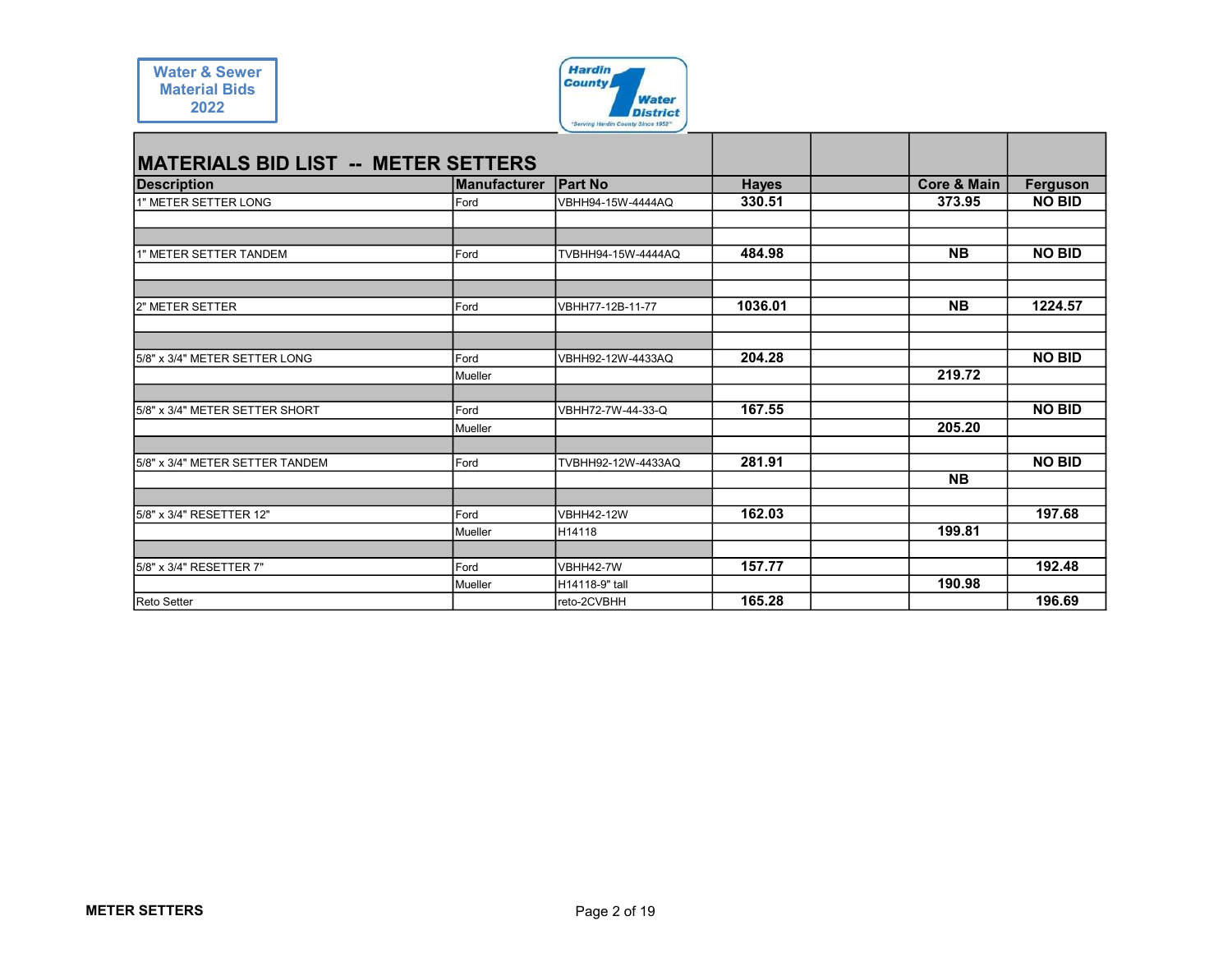

| <b>Manufacturer</b> | <b>Part No</b>                                                                                      | <b>Hayes</b>                                                                       | Core & Main Ferguson              |                                                           |
|---------------------|-----------------------------------------------------------------------------------------------------|------------------------------------------------------------------------------------|-----------------------------------|-----------------------------------------------------------|
|                     |                                                                                                     |                                                                                    |                                   | <b>CALL FOR PRICING</b>                                   |
|                     |                                                                                                     |                                                                                    |                                   |                                                           |
| Tyler               | <b>SUB 2601</b>                                                                                     | 15.74                                                                              |                                   | <b>CALL FOR PRICING</b>                                   |
|                     |                                                                                                     |                                                                                    | 17.95                             |                                                           |
| VARIOUS             | 2" VBX PAVING ADAPTER                                                                               | 20.53                                                                              | 22.50                             | <b>CALL FOR PRICING</b>                                   |
| Star/Other          |                                                                                                     | 30.11                                                                              | 32.60                             | <b>CALL FOR PRICING</b>                                   |
|                     |                                                                                                     |                                                                                    | 44.00                             | <b>CALL FOR PRICING</b>                                   |
|                     |                                                                                                     |                                                                                    |                                   |                                                           |
| American            | B84B, 51/4 VO 5' Bury                                                                               | 2,413.20                                                                           |                                   | 2,402.11                                                  |
|                     |                                                                                                     |                                                                                    |                                   |                                                           |
| Mueller             | A-320                                                                                               |                                                                                    | 736.79                            |                                                           |
| Kennedy             | K8150-1                                                                                             |                                                                                    |                                   | 408.72                                                    |
| American            |                                                                                                     |                                                                                    |                                   |                                                           |
| Mueller             |                                                                                                     |                                                                                    |                                   |                                                           |
|                     |                                                                                                     |                                                                                    |                                   | 665.90                                                    |
| American            |                                                                                                     | 541.63                                                                             |                                   |                                                           |
|                     |                                                                                                     |                                                                                    |                                   |                                                           |
|                     |                                                                                                     |                                                                                    |                                   | 989.11                                                    |
| American            |                                                                                                     | 681.41                                                                             |                                   |                                                           |
|                     |                                                                                                     |                                                                                    |                                   |                                                           |
|                     |                                                                                                     |                                                                                    |                                   | 305.89                                                    |
| American            |                                                                                                     | 264.97                                                                             |                                   |                                                           |
|                     |                                                                                                     |                                                                                    |                                   |                                                           |
| Star                |                                                                                                     | 54.88                                                                              | 61.14                             | <b>CALL FOR PRICING</b>                                   |
|                     |                                                                                                     |                                                                                    |                                   | <b>CALL FOR PRICING</b>                                   |
|                     |                                                                                                     |                                                                                    |                                   |                                                           |
| Star                |                                                                                                     | 71.94                                                                              | 80.34                             | <b>CALL FOR PRICING</b>                                   |
|                     | STAR /Other<br>Star/Other<br>Mueller<br>Kennedy<br>Mueller<br>Kennedy<br>Mueller<br>Kennedy<br>Star | 5625<br>A423 5' bury<br>A-320<br>K8150-2<br>A-320<br>K8150-3<br>A301<br>1-58-00008 | 68.42<br>41.05<br>421.34<br>48.65 | 69.00<br>2430.69<br>917.79<br>1,372.39<br>238.11<br>54.22 |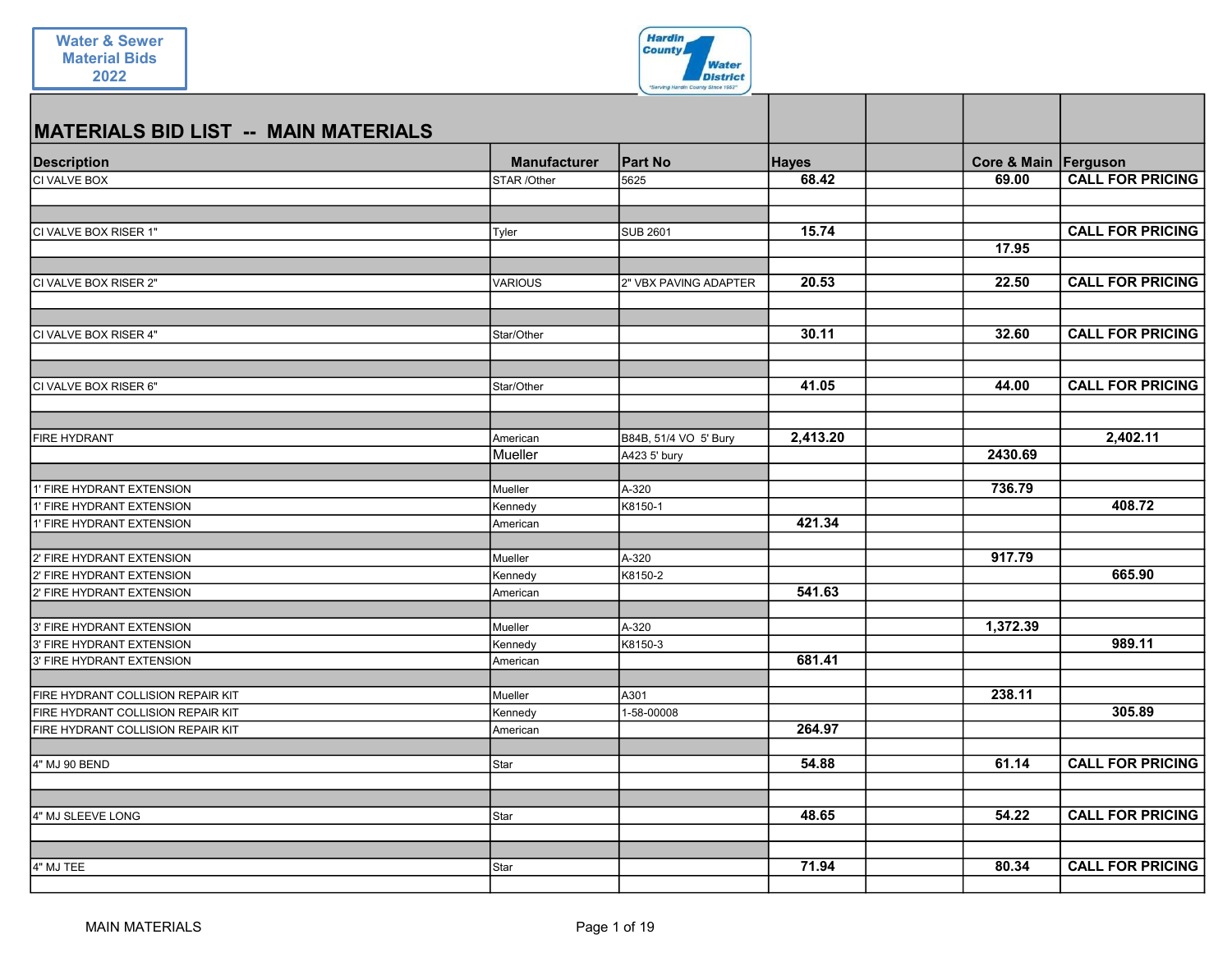

| <b>MATERIALS BID LIST -- MAIN MATERIALS</b> |                     |                |              |                      |                         |
|---------------------------------------------|---------------------|----------------|--------------|----------------------|-------------------------|
| <b>Description</b>                          | <b>Manufacturer</b> | <b>Part No</b> | <b>Hayes</b> | Core & Main Ferguson |                         |
| 4" FOSTER ADAPTOR                           | Star                |                | 68.76        | 86.22                | <b>CALL FOR PRICING</b> |
| 6" MJ SLEEVE                                | <b>Tyler Union</b>  | 395690         |              | 90.42                | <b>CALL FOR PRICING</b> |
|                                             | Sigma               | 395690         | 81.49        |                      |                         |
| 6" ANCHOR TEE                               | Star                |                | 148.44       | 166.02               | <b>CALL FOR PRICING</b> |
| 6" FOSTER ADAPTOR                           | Star                |                | 85.97        | 107.54               | <b>CALL FOR PRICING</b> |
| 6" x 18" SWIVEL x SOLID HYDRANT ADAPTOR     | Sigma               |                | 161.33       | 180.26               | <b>CALL FOR PRICING</b> |
| 6" x 24" SWIVEL X SOLID HYDRANT ADAPTER     | Tyler/Union         |                | 217.87       | 243.98               | <b>CALL FOR PRICING</b> |
| 8" MJ SLEEVE LONG                           | Star                |                | 130.98       | 144.43               | <b>CALL FOR PRICING</b> |
| 10" FOSTER ADAPTER                          | Star                |                | 182.74       | 228.83               | <b>CALL FOR PRICING</b> |
| 10" MJ SLEEVE LONG                          | Star                |                | 156.76       | 174.92               | <b>CALL FOR PRICING</b> |
| 12" MJ SLEEVE LONG                          |                     |                | 210.81       | 235.27               | <b>CALL FOR PRICING</b> |
|                                             | Sigma               |                |              |                      |                         |
| 14" MJ SLEEVE LONG                          | Star                |                | 318.49       | 352.57               | <b>CALL FOR PRICING</b> |
| 16" MJ SLEEVE LONG                          | Star                |                | 402.91       | 442.76               | <b>CALL FOR PRICING</b> |
|                                             |                     |                |              |                      |                         |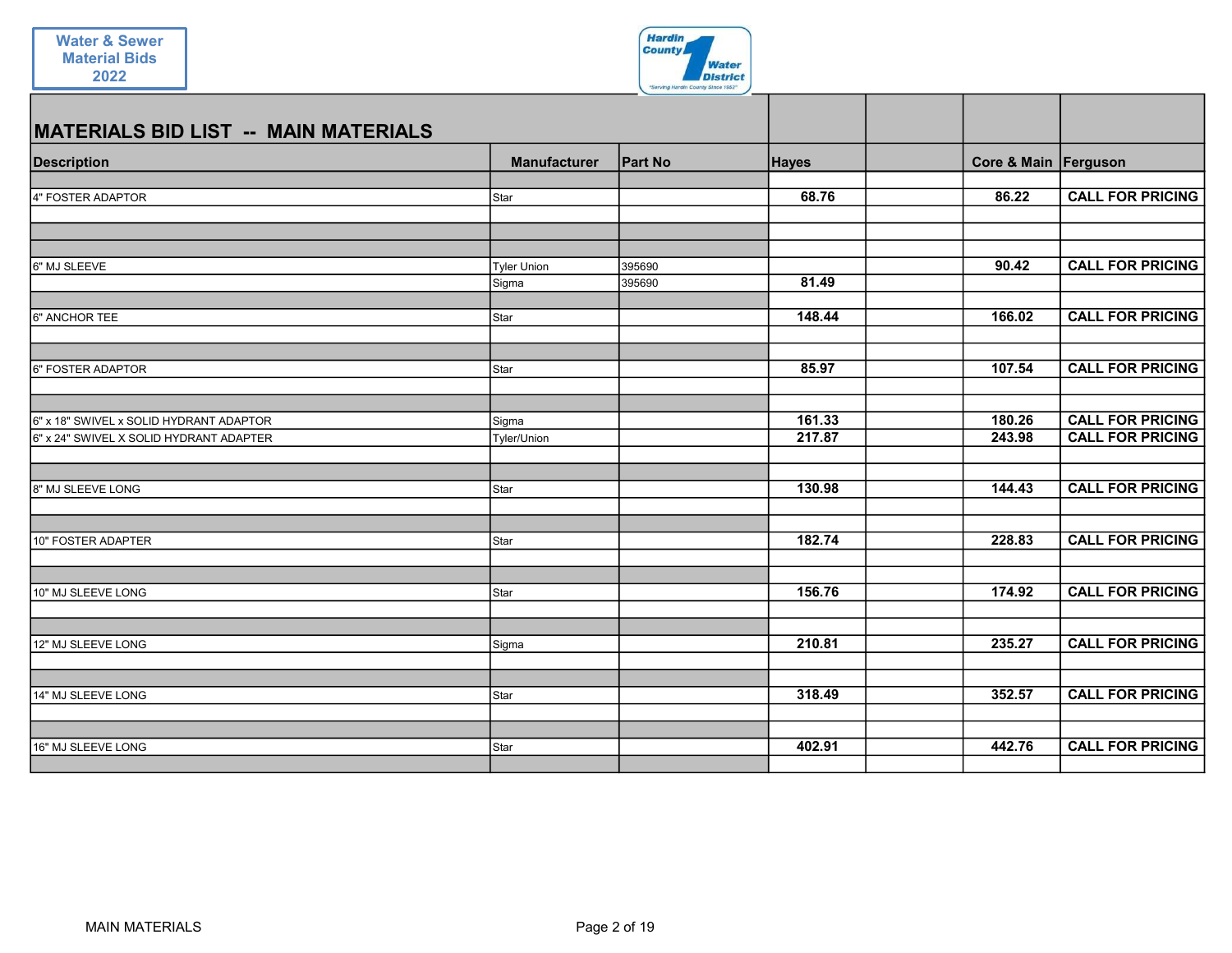

| <b>Water &amp; Sewer</b>                                         |                      | <b>Hardin</b>                          |                       |                      |                   |
|------------------------------------------------------------------|----------------------|----------------------------------------|-----------------------|----------------------|-------------------|
| <b>Material Bids</b>                                             |                      | <b>County</b><br><b>Water</b>          |                       |                      |                   |
| 2022                                                             |                      | <b>District</b>                        |                       |                      |                   |
|                                                                  |                      | "Serving Hardin County Since 1952"     |                       |                      |                   |
| <b>MATERIALS BID LIST -- REPAIR CLAMPS</b><br><b>Description</b> | Manufacturer         | <b>Part No</b>                         |                       | <b>Core&amp;Main</b> |                   |
| 2" x 12.5" REPAIR CLAMP CI                                       | Ford                 | Ford F1-263 x 12.5                     | <b>Hayes</b><br>73.20 |                      | Ferguson<br>70.80 |
| 2" x 12.5" REPAIR CLAMP CI<br>w/CC Tap                           | Ford                 | Ford F1-263 x 12.5 - CC4               | 102.24                |                      | 109.87            |
|                                                                  | ROMAC                | CL1-263X12                             |                       | 83.57                |                   |
|                                                                  |                      |                                        |                       |                      |                   |
| 3" x 12.5" REPAIR CLAMP CI                                       | Ford                 | Ford F1-400 x 12.5                     | 87.01                 |                      | 84.15             |
| 3" x 12.5" REPAIR CLAMP CI<br>w/CC Tap                           | Ford<br>ROMAC        | Ford F1-400 x 12.5 - CC4<br>CL1-400X12 | 117.22                | 99.33                | 123.23            |
|                                                                  |                      |                                        |                       |                      |                   |
| 4" x 12.5" REPAIR CLAMP EXTENDED RANGE                           | Ford                 | F2-557 X 12.5                          | 163.82                |                      | <b>NO BID</b>     |
| 4" x 12.5" REPAIR CLAMP EXTENDED RANGE W/ CC Tap                 | Ford                 | F2-557 X 12.5 - CC4                    | 196.05                |                      | <b>NO BID</b>     |
|                                                                  | <b>ROMAC</b>         | SS2-557X12                             |                       | 179.23               |                   |
| 4" x 7.5" REPAIR CLAMP PVC                                       | Ford                 | FS1-4.73 x 7.5                         | 53.72                 |                      | 70.21             |
| 4" x 7.5" REPAIR CLAMP PVC<br>w/CC Tap                           | Ford                 | FS1-4.73 x 7.5 - CC4                   | 779.09                |                      | 118.08            |
|                                                                  | ROMAC                | SS1-535X8                              |                       | 74.63                |                   |
|                                                                  |                      |                                        |                       |                      |                   |
| 4" x 12.5" REPAIR CLAMP CI                                       | Ford                 | Ford F1-514 x 12.5                     | 95.84                 |                      | 103.00            |
| 4" x 12.5" REPAIR CLAMP CI<br>w/CC Tap                           | Ford<br>ROMAC        | Ford F1-514 x 12.5-CC4<br>CL1-514X12   | 111.64                | 110.17               | 160.49            |
|                                                                  |                      |                                        |                       |                      |                   |
| 4" x 12.5" REPAIR CLAMP PVC                                      | Ford                 | Ford F1-473 x 12.5                     | 89.97                 |                      | 90.64             |
| 4" x 12.5" REPAIR CLAMP PVC<br>w/CC Tap                          | Ford                 | Ford F1-473 x 12.5 - CC4               | 112.66                |                      | 145.26            |
|                                                                  | ROMAC                | CL1-485X12                             |                       | 110.17               |                   |
| 4" x 15" REPAIR CLAMP PVC                                        | Ford                 | FS1-4.73 x 15                          | 101.12                |                      | 122.24            |
| 4" x 15" REPAIR CLAMP PVC<br>w/ CC Tap                           | Ford                 | FS1-4.73 x 15 - CC4                    | 116.76                |                      | 180.65            |
|                                                                  | ROMAC                | CL1-485X15                             |                       | 134.83               |                   |
|                                                                  |                      |                                        |                       |                      |                   |
| 4" x 15" REPAIR CLAMP CI                                         | Ford                 | Ford F1-514 x 15                       | 104.25<br>124.99      |                      | 112.03            |
| 4" x 15" REPAIR CLAMP CI<br>w/ CC Tap                            | Ford<br><b>ROMAC</b> | Ford F1-514 x 15 - CC4<br>CL1-514X15   |                       | 134.83               | 169.21            |
|                                                                  |                      |                                        |                       |                      |                   |
| 4" x 20" REPAIR CLAMP CI                                         | Ford                 | Ford F1-514 x 20                       | 150.88                |                      | 194.54            |
| 4" x 20" REPAIR CLAMP CI<br>w/CC Tap                             | Ford                 | Ford F1-514 x 20 - CC4                 | 176.02                |                      | 238.30            |
|                                                                  | Romac                | CL1-5.14 x 20                          |                       | 181.23               |                   |
|                                                                  |                      |                                        |                       |                      |                   |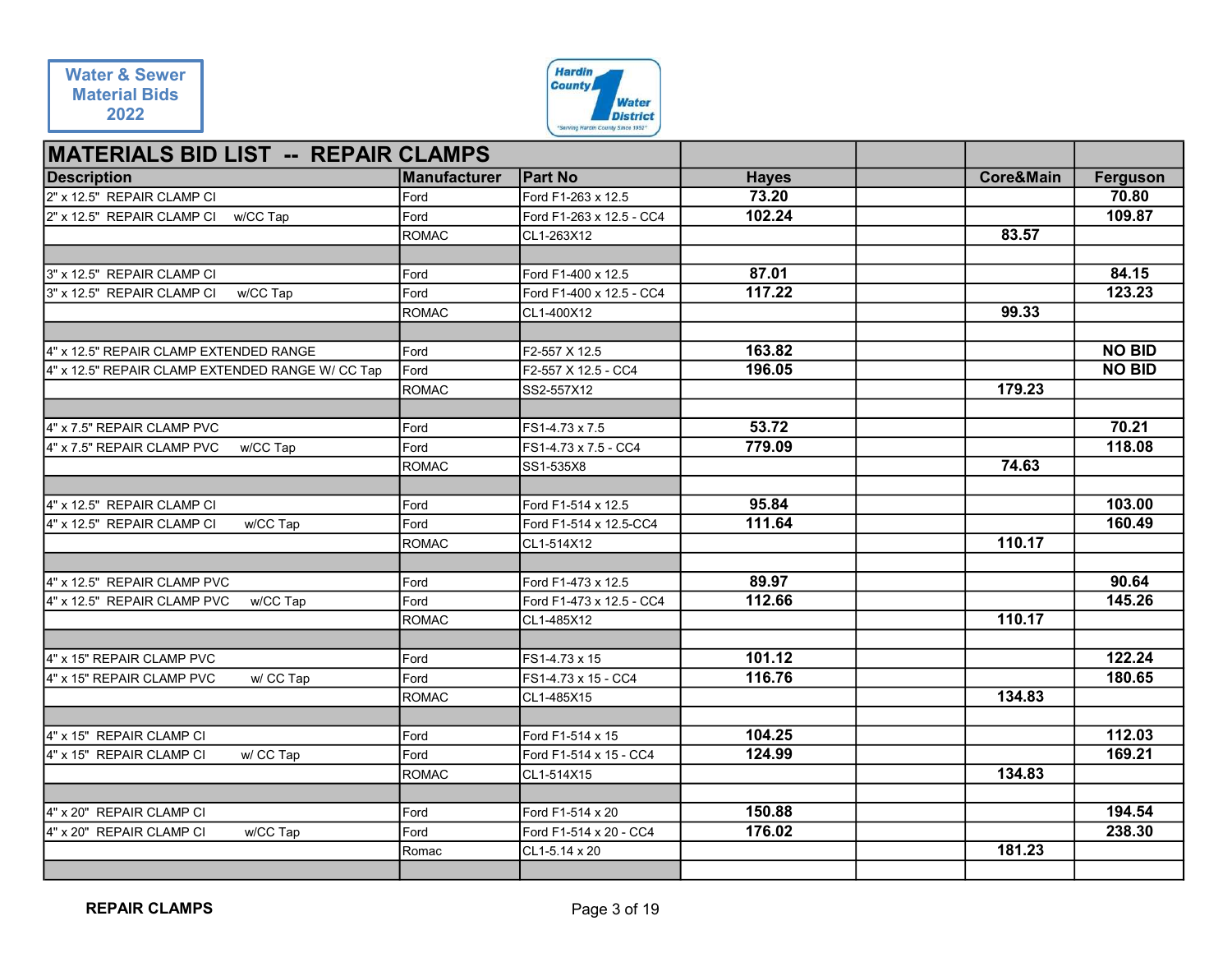

| <b>Water &amp; Sewer</b>                                                |               | <b>Hardin</b><br><b>County</b>                        |                  |                      |                  |
|-------------------------------------------------------------------------|---------------|-------------------------------------------------------|------------------|----------------------|------------------|
| <b>Material Bids</b>                                                    |               | <b>Water</b>                                          |                  |                      |                  |
| 2022                                                                    |               | <b>District</b><br>"Serving Hardin County Since 1952" |                  |                      |                  |
| <b>MATERIALS BID LIST -- REPAIR CLAMPS</b>                              |               |                                                       |                  |                      |                  |
| <b>Description</b>                                                      | Manufacturer  | <b>Part No</b>                                        | <b>Hayes</b>     | <b>Core&amp;Main</b> | Ferguson         |
| 4" x 20" REPAIR CLAMP PVC                                               | Ford          | FS1-4.73 x 20                                         | 164.14           |                      | 198.43           |
| 4" x 20" REPAIR CLAMP PVC<br>w/CC Tap                                   | Ford<br>ROMAC | FS1-4.73 x 20 - CC4<br>CL1-514X20                     | 171.91           | 181.23               | 265.97           |
|                                                                         |               |                                                       |                  |                      |                  |
| 4" BELL REPAIR CLAMP CI                                                 | <b>FORD</b>   | <b>FBC-500</b>                                        | 85.09            | <b>NB</b>            | 133.97           |
|                                                                         |               |                                                       |                  |                      |                  |
| 6" x 7.5" REPAIR CLAMP PVC<br>6" x 7.5" REPAIR CLAMP PVC<br>w/ CC Tap   | Ford<br>Ford  | FS1-696 x 7.5<br>FS1-696 x 7.5 - CC4                  | 69.89<br>89.44   |                      | 84.50<br>138.38  |
|                                                                         | <b>ROMAC</b>  | SS1-700X8                                             |                  | 89.14                |                  |
|                                                                         |               |                                                       |                  |                      |                  |
| 6" x 12.5" REPAIR CLAMP CI<br>w/ CC Tap                                 | Ford          | Ford F1-724 x 12.5                                    | 97.39<br>117.99  |                      | 123.94<br>182.55 |
| 6" x 12.5" REPAIR CLAMP CI                                              | Ford<br>ROMAC | Ford F1-724 x 12.5 - CC4<br>CL1-724X12                |                  | 124.44               |                  |
|                                                                         |               |                                                       |                  |                      |                  |
| 6" x 15" REPAIR CLAMP CI                                                | Ford          | Ford F1-724 x 15                                      | 118.98           |                      | 136.98           |
| 6" x 15" REPAIR CLAMP CI<br>w/ CC Tap                                   | Ford<br>ROMAC | Ford F1-724 x 15 - CC4<br>CL1-724X15                  | 138.35           | 147.55               | 197.16           |
|                                                                         |               |                                                       |                  |                      |                  |
| 6" x 20" REPAIR CLAMP CI                                                | Ford          | Ford F1-724 x 20                                      | 170.37           |                      | 205.96           |
| w/ CC Tap<br>6" x 20" REPAIR CLAMP CI                                   | Ford<br>ROMAC | Ford F1-724 x 20 - CC4<br>CL1-724X20                  | 182.42           | 207.53               | 274.40           |
|                                                                         |               |                                                       |                  |                      |                  |
| 6" BELL REPAIR CLAMP CI                                                 | FORD          | <b>FBC-710</b>                                        | 93.72            | <b>NB</b>            | 147.53           |
|                                                                         |               |                                                       | 114.38           |                      | 145.55           |
| 8" x 12.5" REPAIR CLAMP CI<br>8" x 12.5" REPAIR CLAMP CI<br>w/ CC Tap   | Ford<br>Ford  | Ford F1-939 x 12.5<br>Ford F1-939 x 12.5 - CC4        | 133.63           |                      | 206.75           |
|                                                                         | ROMAC         | CL1-940X12                                            |                  | 145.95               |                  |
|                                                                         |               |                                                       |                  |                      |                  |
| 8" x 12.5" REPAIR CLAMP PVC<br>8" x 12.5" REPAIR CLAMP PVC<br>w/ CC Tap | Ford<br>Ford  | Ford F1-894 x 12.5<br>Ford F1-894 x 12.5 - CC4        | 114.38<br>133.63 |                      | 144.55<br>210.38 |
|                                                                         | Romac         | CL1-9.00 x 12                                         |                  | 145.95               |                  |
|                                                                         |               |                                                       |                  |                      |                  |
| 8" x 15" REPAIR CLAMP PVC                                               | Ford          | FS1-894-15                                            | 142.68           |                      | 181.57           |
| 8" x 15" REPAIR CLAMP PVC<br>w/ CC Tap                                  | Ford<br>ROMAC | FS1-894-15 - CC4<br>SS1-900X16                        | 159.71           | 193.62               | 247.09           |
|                                                                         |               |                                                       |                  |                      |                  |
|                                                                         |               |                                                       |                  |                      |                  |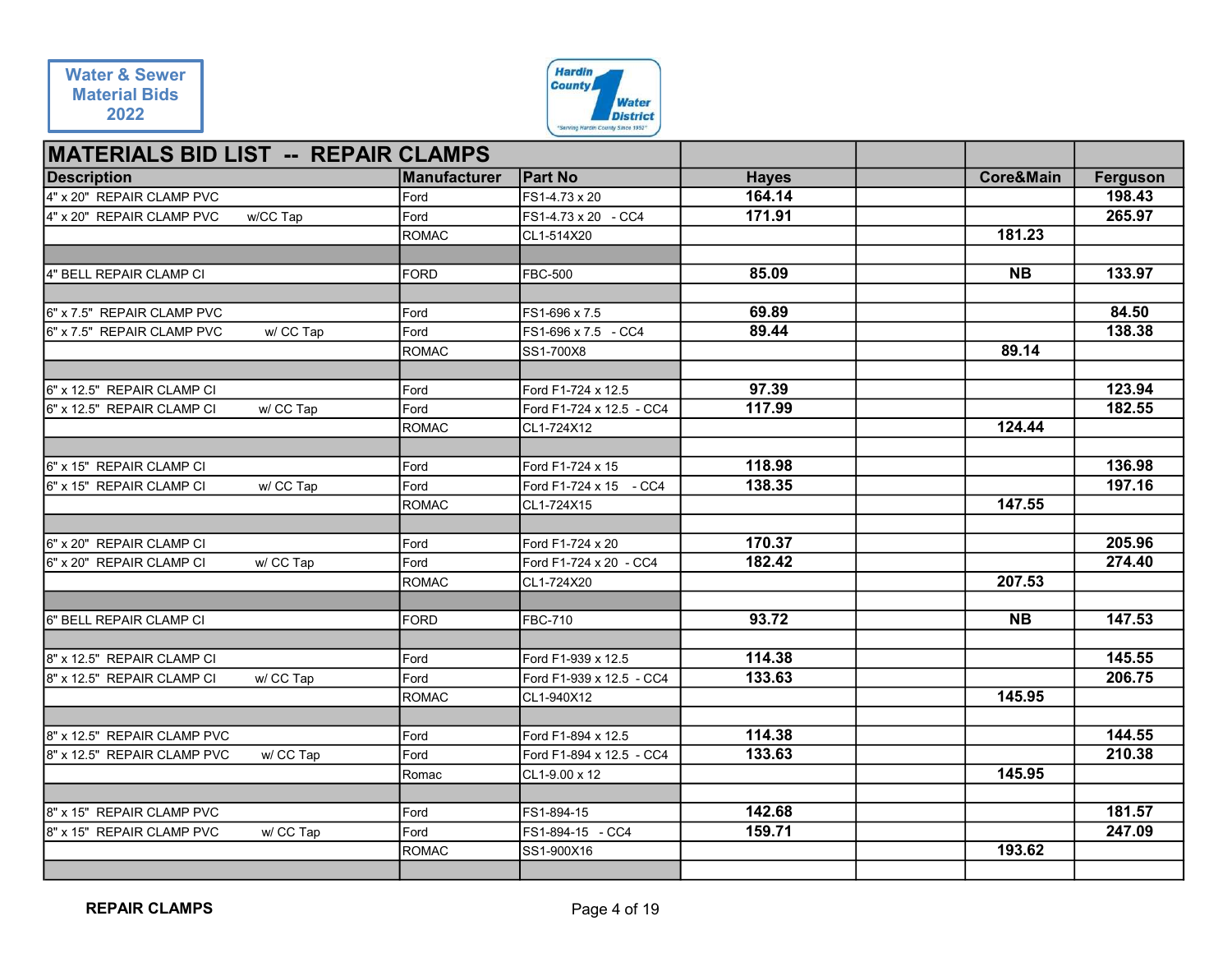

| <b>Water &amp; Sewer</b>                                                                  |               | <b>Hardin</b><br><b>County</b>                        |                  |                         |                  |
|-------------------------------------------------------------------------------------------|---------------|-------------------------------------------------------|------------------|-------------------------|------------------|
| <b>Material Bids</b><br>2022                                                              |               | <b>Water</b>                                          |                  |                         |                  |
|                                                                                           |               | <b>District</b><br>"Serving Hardin County Since 1952" |                  |                         |                  |
| <b>MATERIALS BID LIST -- REPAIR CLAMPS</b>                                                |               |                                                       |                  |                         |                  |
| <b>Description</b>                                                                        | Manufacturer  | <b>Part No</b>                                        | <b>Hayes</b>     | Core&Main               | Ferguson         |
| 8" x 20" REPAIR CLAMP CI                                                                  | <b>IFord</b>  | FS1-939-20                                            | 192.39           |                         | 265.81           |
| w/ CC Tap<br>8" x 20" REPAIR CLAMP CI                                                     | Ford          | FS1-939-20 - CC4                                      | 220.67           |                         | 341.42           |
|                                                                                           | <b>ROMAC</b>  | LC1-940X20                                            |                  | 234.57                  |                  |
| 8" BELL REPAIR CLAMP PVC                                                                  | Ford          | FBC-863                                               | 129.63           |                         | 204.08           |
| 8" BELL REPAIR CLAMP PVC<br>w/ CC Tap                                                     | Ford          |                                                       |                  |                         |                  |
| ** Bell Joint Device **                                                                   |               | UFR1390-S-8-I                                         | 77.43            | <b>NB</b>               | 95.96            |
|                                                                                           |               |                                                       |                  |                         |                  |
| 8" BELL REPAIR CLAMP DI (Bell Joint Device)                                               | Ford          | UFR1390-C-8-I                                         | 68.68<br>129.63  | $\overline{\mathsf{N}}$ | 85.11            |
|                                                                                           |               | FBC - 930                                             |                  |                         | 204.08           |
| 10" BELL REPAIR CLAMP CI                                                                  |               | FBC-1140                                              | 162.52           |                         | 255.84           |
|                                                                                           |               |                                                       |                  | <b>NB</b>               |                  |
|                                                                                           |               |                                                       |                  |                         |                  |
| 10" x 15" REPAIR CLAMP PVC                                                                | Ford          | Ford FS1-1104 x 15                                    | 178.44<br>206.73 |                         | 276.08           |
| 10" x 15" REPAIR CLAMP PVC<br>w/ CC Tap                                                   | Ford<br>ROMAC | Ford FS1-1104 x 15 - CC4<br>CL1-1110x15               |                  | 229.18                  | 319.84           |
|                                                                                           |               |                                                       |                  |                         |                  |
| 10" x 20" REPAIR CLAMP PVC                                                                | Ford          | Ford FS1-1104 x 20                                    | 238.28           |                         | 368.66           |
| 10" x 20" REPAIR CLAMP PVC<br>w/ CC Tap                                                   | Ford          | Ford FS1-1104 x 20 -CC4                               | 266.50           |                         | 412.42           |
|                                                                                           | ROMAC         | CL1-1110x20                                           |                  | 306.29                  |                  |
| 12" x 15" REPAIR CLAMP PVC                                                                | Ford          | Ford FS1-1302 x 15                                    | 203.03           |                         | 280.50           |
| 12" x 15" REPAIR CLAMP PVC<br>w/ CC Tap                                                   | Ford          | Ford FS1-1302 x 15-CC4                                | 231.32           |                         | 357.88           |
|                                                                                           | ROMAC         | CL1-1310x15                                           |                  | 269.50                  |                  |
|                                                                                           |               |                                                       |                  |                         |                  |
| 12" x 20" REPAIR CLAMP PVC                                                                | Ford          | Ford FS1-1302 x 20                                    | 282.93           |                         | 437.74           |
| w/ CC Tap<br>12" x 20" REPAIR CLAMP PVC                                                   | Ford<br>ROMAC | Ford FS1-1302 x 20- CC4<br>CL1-1310x20                | 311.21           | 353.10                  | 481.49           |
|                                                                                           |               |                                                       |                  |                         |                  |
| 12" BELL REPAIR CLAMP PVC                                                                 | Ford          | FBC-1275                                              | 176.27           |                         | 277.52           |
| 12" BELL REPAIR CLAMP PVC (Bell Joint Device)                                             | Ford          | UFR1390-S-12 - I                                      | 153.61           | <b>NB</b>               | 182.42           |
|                                                                                           |               |                                                       |                  |                         |                  |
| 12" BELL REPAIR CLAMP DI<br>w/ CC Tap<br>12" BELL REPAIR CLAMP DI<br>(Bell Joiint Device) | Ford<br>Ford  | FBC-1350<br>UFR1390-C-12 - I                          | 176.27<br>130.64 | <b>NB</b>               | 277.52<br>161.88 |
|                                                                                           |               |                                                       |                  |                         |                  |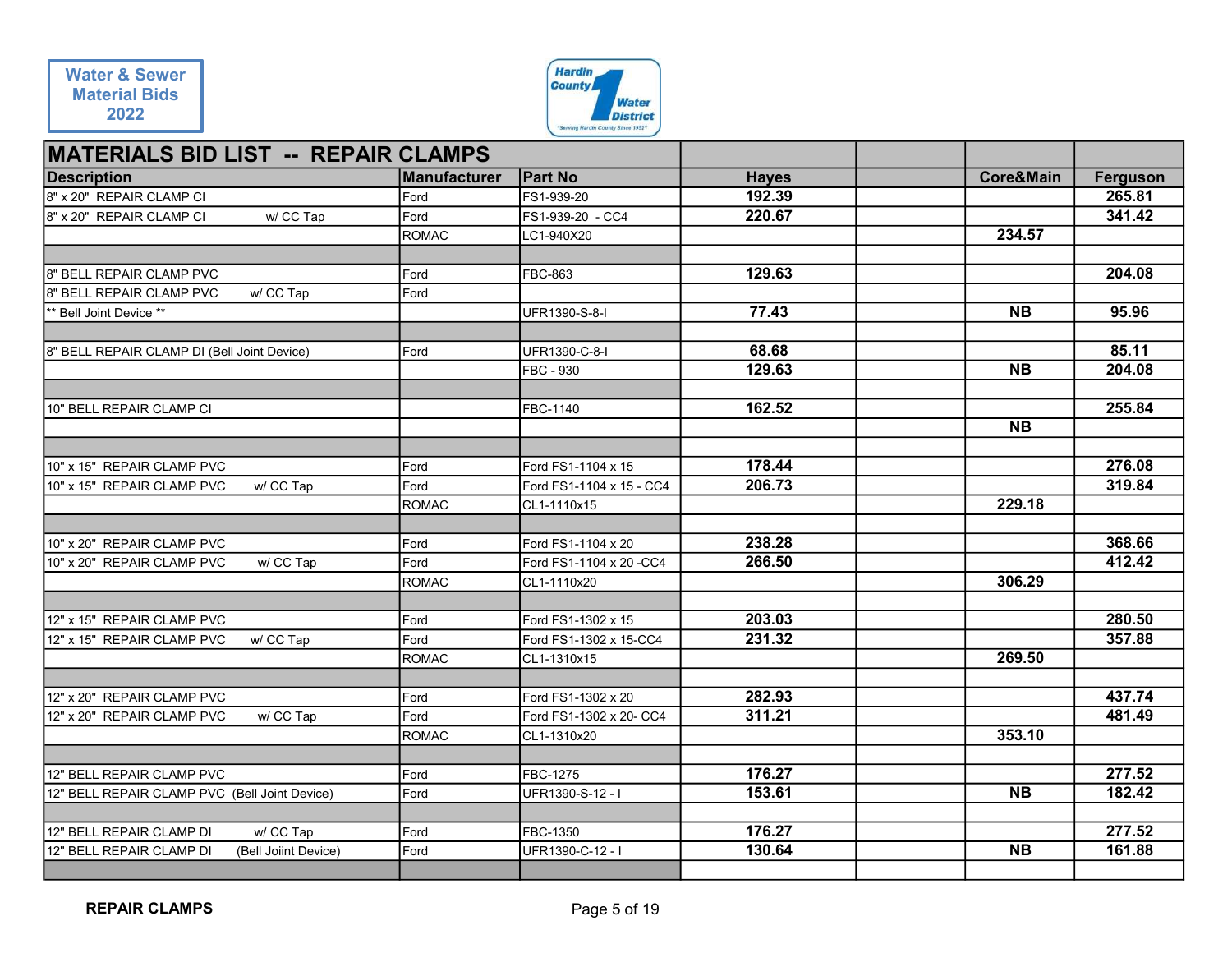

| <b>Water &amp; Sewer</b>                   |              | <b>Hardin</b>                                         |              |                |          |
|--------------------------------------------|--------------|-------------------------------------------------------|--------------|----------------|----------|
| <b>Material Bids</b>                       |              | <b>County</b><br><b>Water</b>                         |              |                |          |
| 2022                                       |              | <b>District</b><br>"Serving Hardin County Since 1952" |              |                |          |
| <b>MATERIALS BID LIST -- REPAIR CLAMPS</b> |              |                                                       |              |                |          |
| <b>Description</b>                         | Manufacturer | <b>Part No</b>                                        | <b>Hayes</b> | Core&Main      | Ferguson |
| 12" BELL REPAIR CLAMP CI                   | FORD         | FBC-1350                                              | 176.27       | N <sub>B</sub> | 277.52   |
| 16" x 15" REPAIR CLAMP CI                  | Ford         | F2-1790 x 15                                          | 345.28       |                | 562.32   |
|                                            | ROMAC        | CL2-1580X15                                           |              | 540.13         |          |
|                                            |              |                                                       |              |                |          |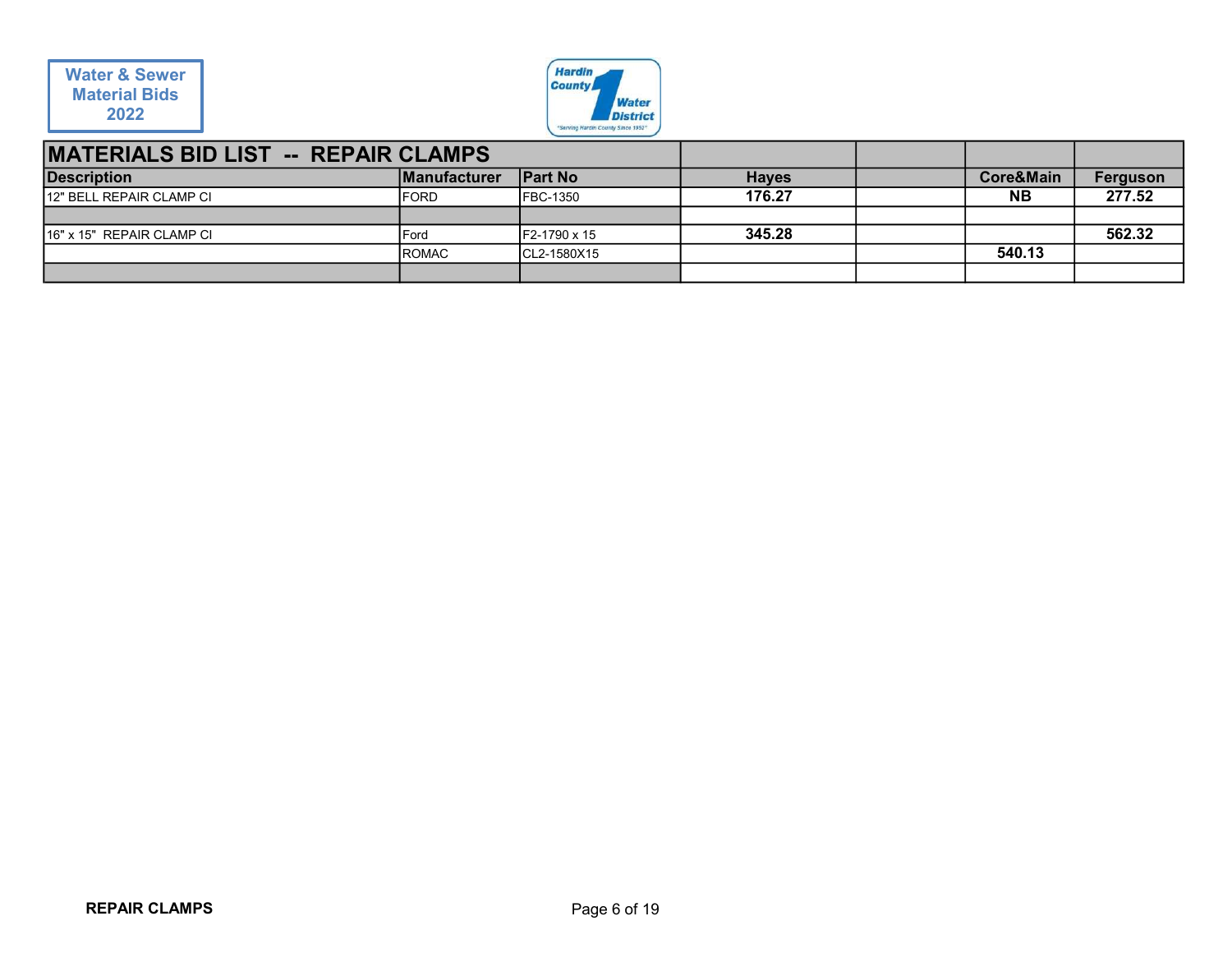| <b>Water &amp; Sewer</b> |  |
|--------------------------|--|
| <b>Material Bids</b>     |  |
| 2022                     |  |



| <b>Water &amp; Sewer</b>                                                        |                       | <b>Hardin</b><br><b>County</b>     |              |                        |               |
|---------------------------------------------------------------------------------|-----------------------|------------------------------------|--------------|------------------------|---------------|
| <b>Material Bids</b>                                                            |                       | <b>Water</b>                       |              |                        |               |
| 2022                                                                            |                       | <b>District</b>                    |              |                        |               |
|                                                                                 |                       | "Serving Hardin County Since 1952" |              |                        |               |
| <b>MATERIALS BID LIST -- RESTRAINER PAK</b>                                     |                       |                                    |              |                        |               |
| <b>Description</b>                                                              | Manufacturer          | <b>Part No</b>                     | <b>Hayes</b> | <b>Core &amp; Main</b> | Ferguson      |
| 4" RESTRAINER GLAND DI                                                          | Ford Uniflange        | UFR-1400-DA-4-I                    | 29.71        |                        | <b>NO BID</b> |
|                                                                                 | <b>ROMAC</b><br>SIGMA | <b>RGAP</b><br><b>SLDEP</b>        |              | 36.68<br>34.69         |               |
| *sigma only good until 3/1/22                                                   |                       |                                    |              |                        |               |
| 4" RESTRAINER GLAND C-900                                                       | Ford Uniflange        | UFR-1500-CA-4-I                    | 34.15        |                        | <b>NO BID</b> |
|                                                                                 |                       | RAPID/REDUCED                      |              |                        | <b>NO BID</b> |
|                                                                                 | <b>ROMAC</b>          | <b>RGAP</b>                        |              | 48.47                  |               |
| *sigma only good until 3/1/22                                                   | SIGMA                 | <b>SLCEP</b>                       |              | 39.13                  |               |
|                                                                                 |                       |                                    |              |                        |               |
| 4" RESTRAINER GLAND PVC                                                         | Ford Uniflange        | UFR-1500-SA-4-U                    | 40.18        |                        | <b>NO BID</b> |
|                                                                                 |                       | RAPID/REDUCED                      |              |                        | <b>NO BID</b> |
|                                                                                 | ROMAC                 | <b>RPVCAP</b>                      |              | 48.47                  |               |
| *sigma only good until 3/1/22                                                   | SIGMA                 | <b>SLCEP</b>                       |              | 39.13                  |               |
| 6" RESTRAINER GLAND C-900                                                       |                       |                                    | 42.74        |                        | <b>NO BID</b> |
|                                                                                 | Ford Uniflange        | UFR-1500-CA-6-I<br>RAPID/REDUCED   |              |                        | <b>NO BID</b> |
|                                                                                 | <b>ROMAC</b>          | <b>RPVCAP</b>                      |              | 61.41                  |               |
| *sigma only good until 3/1/22                                                   | SIGMA                 | <b>SLCEP</b>                       |              | 49.73                  |               |
|                                                                                 |                       |                                    |              |                        |               |
| 6" RESTRAINER GLAND DI                                                          | Ford Uniflange        | UFR-1400-DA-6-I                    | 36.69        | 52.79                  | <b>NO BID</b> |
| *sigma only good until 3/1/22                                                   | ROMAC<br>SIGMA        | <b>RGAP</b><br><b>SLDEP</b>        |              | 42.68                  |               |
|                                                                                 |                       |                                    |              |                        |               |
| 6" RESTRAINER GLAND PVC                                                         | Ford Uniflange        | UFR-1500-SA-6-I                    | 42.74        |                        | <b>NO BID</b> |
|                                                                                 |                       | RAPID/REDUCED                      |              | 61.41                  | <b>NO BID</b> |
|                                                                                 |                       |                                    |              | 49.73                  |               |
|                                                                                 |                       |                                    |              |                        |               |
|                                                                                 |                       |                                    |              |                        |               |
|                                                                                 | Ford Uniflange        | UFR-1500-SA-8-I                    | 60.17        |                        | <b>NO BID</b> |
|                                                                                 | <b>ROMAC</b>          | <b>RPVCAP</b>                      |              | 82.99                  |               |
| *sigma only good until 3/1/22                                                   | SIGMA                 | <b>SLCEP</b>                       |              | 67.64                  |               |
|                                                                                 | Ford Uniflange        | UFR-1500-C-8-I                     | 60.17        |                        | <b>NO BID</b> |
|                                                                                 | ROMAC                 | <b>RPVCAP</b>                      |              | 82.99                  |               |
| 8" RESTRAINER GLAND PVC<br>8" RESTRAINER C-900<br>*sigma only good until 3/1/22 | SIGMA                 | <b>SLCEP</b>                       | 60.17        | 67.64                  | <b>NO BID</b> |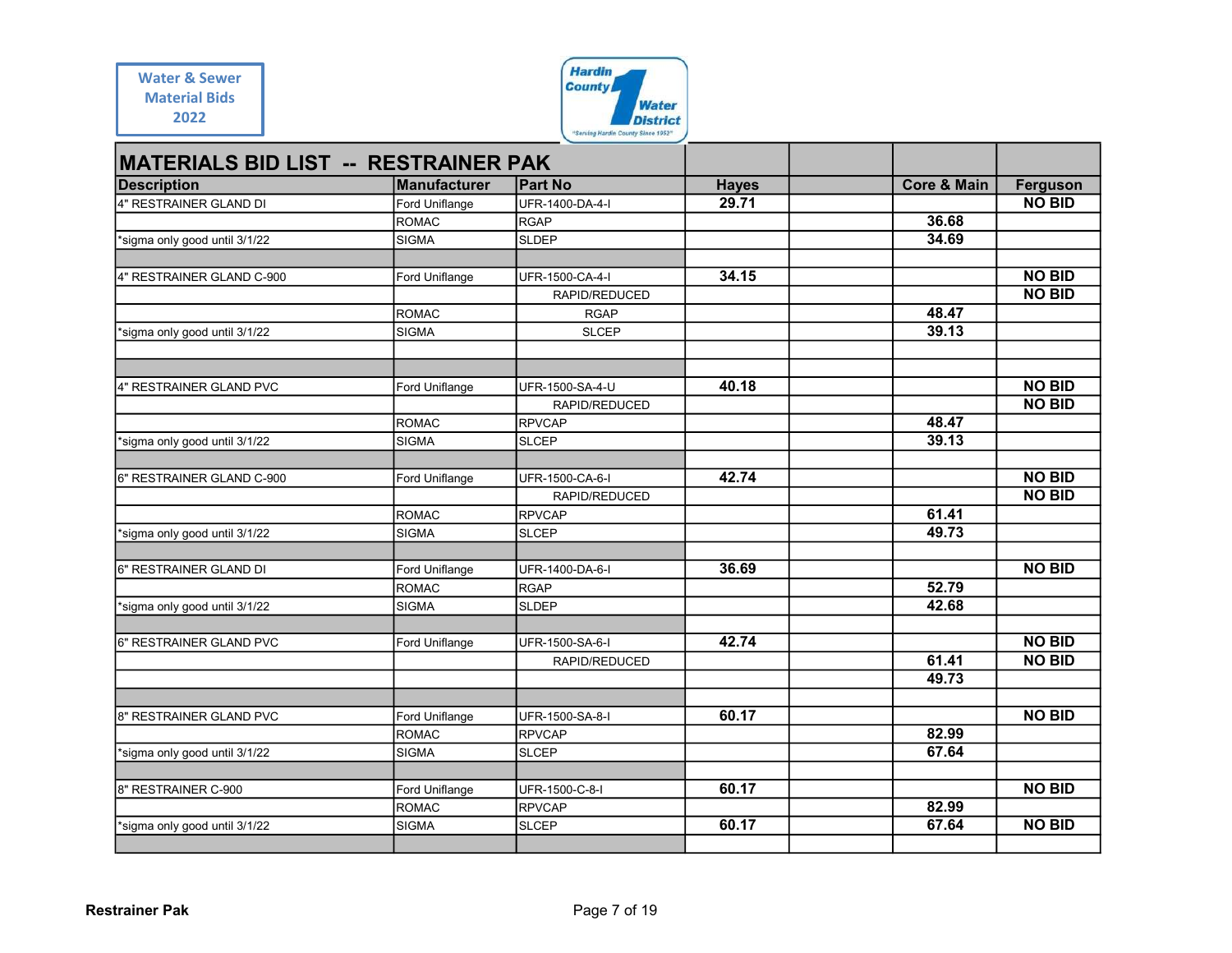| Water & Sewer        |  |
|----------------------|--|
| <b>Material Bids</b> |  |
| 2022                 |  |



| <b>Water &amp; Sewer</b>                                 |                                       | <b>Hardin</b>                                         |                       |                        |                           |
|----------------------------------------------------------|---------------------------------------|-------------------------------------------------------|-----------------------|------------------------|---------------------------|
| <b>Material Bids</b>                                     |                                       | <b>County</b>                                         |                       |                        |                           |
| 2022                                                     |                                       | <b>Water</b>                                          |                       |                        |                           |
|                                                          |                                       | <b>District</b><br>"Serving Hardin County Since 1952" |                       |                        |                           |
|                                                          |                                       |                                                       |                       |                        |                           |
| <b>MATERIALS BID LIST -- RESTRAINER PAK</b>              |                                       |                                                       |                       | <b>Core &amp; Main</b> |                           |
| <b>Description</b><br>8" RESTRAINER DI                   | <b>Manufacturer</b><br>Ford Uniflange | <b>Part No</b><br>UFR-1400-D-8-I                      | <b>Hayes</b><br>33.74 |                        | Ferguson<br><b>NO BID</b> |
| 8" RESTRAINER DI (With Accessories)                      |                                       | UFR-1400-D-8-I                                        | 50.01                 |                        | <b>NO BID</b>             |
|                                                          | ROMAC                                 | <b>RGAP</b>                                           |                       | 71.87                  |                           |
| *sigma only good until 3/1/22                            | <b>SIGMA</b>                          | <b>SLDEP</b>                                          |                       | 57.98                  |                           |
|                                                          |                                       |                                                       |                       |                        |                           |
| 10" RESTRAINER GLAND PVC                                 | Ford Uniflange                        | UFR-1500-SA-10-I                                      | 100.41                |                        | <b>NO BID</b>             |
|                                                          | ROMAC                                 | <b>RPVCAP</b>                                         |                       | 144.74                 |                           |
| *sigma only good until 3/1/22                            | SIGMA                                 | <b>SLCEP</b>                                          |                       | 117.37                 |                           |
| 10" RESTRAINER GLAND C-900                               | Ford Uniflange                        | UFR-1500-CA-10-I                                      | 100.41                |                        | <b>NO BID</b>             |
|                                                          | ROMAC                                 | <b>RGAP</b>                                           |                       | 144.74                 |                           |
| *sigma only good until 3/1/22                            | SIGMA                                 | <b>SLCEP</b>                                          |                       | 117.37                 |                           |
|                                                          |                                       |                                                       |                       |                        |                           |
| 10" RESTRAINER GLAND DI                                  | Ford Uniflange                        | UFR-1400-DA-10-I                                      | 74.19                 |                        | <b>NO BID</b>             |
| 10" RESTRAINER GLAND DI                                  | Romac                                 | <b>RGAP</b>                                           |                       |                        | <b>NO BID</b>             |
| 10" RESTRAINER GLAND DI                                  | ROMAC                                 | <b>RGAP</b>                                           |                       | 101.25                 |                           |
| *sigma only good until 3/1/22                            | SIGMA                                 | <b>SLDEP</b>                                          |                       | 83.08                  |                           |
| 12" RESTRAINER GLAND C-900                               | <b>EBAA</b>                           |                                                       |                       |                        |                           |
| 12" RESTRAINER GLAND C-900                               | Ford Uniflange                        | UFR-1500-CA-12-I                                      | 105.38                |                        | <b>NO BID</b>             |
| 12" RESTRAINER GLAND C-900                               | ROMAC                                 | <b>RGAP</b>                                           |                       | 152.37                 | <b>NO BID</b>             |
| *sigma only good until 3/1/22                            | SIGMA                                 | <b>SLCEP</b>                                          |                       | 123.33                 |                           |
|                                                          |                                       |                                                       | 105.38                |                        | <b>NO BID</b>             |
| 12" RESTRAINER GLAND PVC<br>12" RESTRAINER GLAND PVC     | Ford Uniflange<br>Romac               | UFR-1500-SA-12-I<br><b>RGPVCAP</b>                    |                       | 152.37                 | <b>NO BID</b>             |
| *sigma only good until 3/1/22                            | SIGMA                                 | <b>SLCEP</b>                                          |                       | 123.33                 |                           |
|                                                          |                                       |                                                       |                       |                        |                           |
| 12" RESTRAINER GLAND DI                                  | Ford Uniflange                        | UFR-1400-DA-12-I                                      | 95.56                 |                        | <b>NO BID</b>             |
| 12" RESTRAINER GLAND DI                                  | Romac                                 | <b>RGAP</b>                                           |                       | 136.10                 | <b>NO BID</b>             |
| *sigma only good until 3/1/22                            | <b>SIGMA</b>                          | <b>SLDEP</b>                                          |                       | 110.53                 |                           |
|                                                          |                                       |                                                       |                       |                        |                           |
| 14" RESTRAINER GLAND DI<br>*sigma only good until 3/1/22 | Ford Uniflange<br><b>SIGMA</b>        | UFR-1400-DA-14-I<br><b>SLDEP</b>                      | 138.16                | 149.06                 | <b>NO BID</b>             |
|                                                          |                                       |                                                       |                       |                        |                           |
| 16" RESTRAINER GLAND DI                                  | Ford Uniflange                        | UFR-1400-DA-16-I                                      | 175.21                |                        | <b>NO BID</b>             |
| 16" RESTRAINER GLAND DI                                  | Romac                                 | <b>RGAP</b>                                           |                       |                        | <b>NO BID</b>             |
| 16" RESTRAINER GLAND DI                                  | SIGMA                                 | <b>SLDEP</b>                                          |                       | 201.42                 |                           |
| *sigma only good until 3/1/22                            |                                       |                                                       |                       |                        |                           |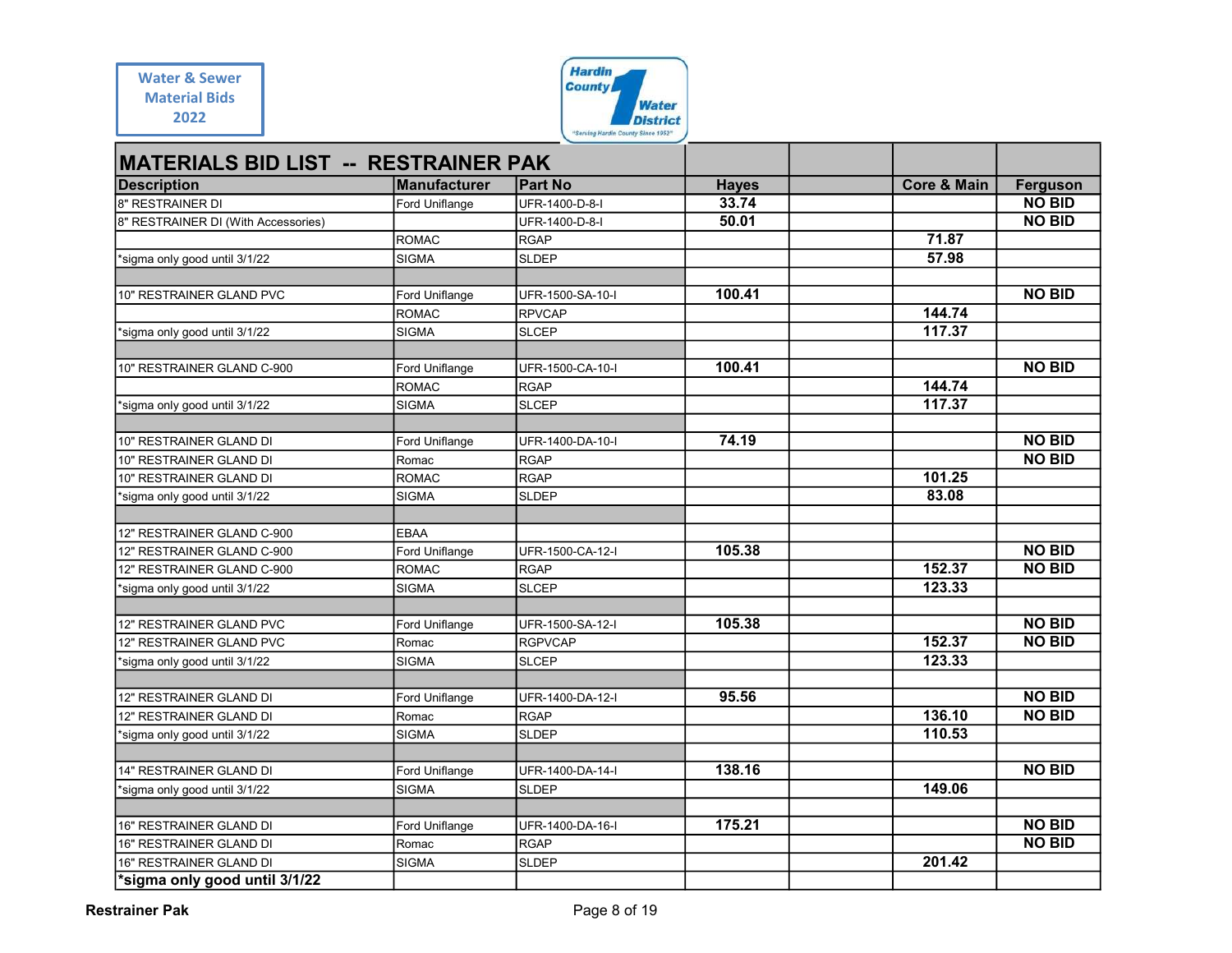

|                                      | <b>County</b>                                                                                                                                                          |                                                                                                                                                                                                            |                                                                                                |                                                                     |
|--------------------------------------|------------------------------------------------------------------------------------------------------------------------------------------------------------------------|------------------------------------------------------------------------------------------------------------------------------------------------------------------------------------------------------------|------------------------------------------------------------------------------------------------|---------------------------------------------------------------------|
|                                      | <b>Water</b>                                                                                                                                                           |                                                                                                                                                                                                            |                                                                                                |                                                                     |
|                                      | "Serving Hardin County Since 1952"                                                                                                                                     |                                                                                                                                                                                                            |                                                                                                |                                                                     |
| <b>MATERIALS BID LIST -- SADDLES</b> |                                                                                                                                                                        |                                                                                                                                                                                                            |                                                                                                |                                                                     |
|                                      |                                                                                                                                                                        |                                                                                                                                                                                                            |                                                                                                | Ferguson                                                            |
|                                      |                                                                                                                                                                        |                                                                                                                                                                                                            |                                                                                                |                                                                     |
| Ford                                 | S70-404                                                                                                                                                                | 32.08                                                                                                                                                                                                      |                                                                                                | 35.36                                                               |
|                                      |                                                                                                                                                                        |                                                                                                                                                                                                            |                                                                                                |                                                                     |
|                                      |                                                                                                                                                                        |                                                                                                                                                                                                            |                                                                                                | 35.42                                                               |
| MUELLER                              | S13428                                                                                                                                                                 |                                                                                                                                                                                                            | 42.61                                                                                          |                                                                     |
|                                      |                                                                                                                                                                        |                                                                                                                                                                                                            |                                                                                                |                                                                     |
|                                      |                                                                                                                                                                        |                                                                                                                                                                                                            |                                                                                                | 38.70                                                               |
|                                      |                                                                                                                                                                        |                                                                                                                                                                                                            |                                                                                                |                                                                     |
| Ford                                 | S90-403                                                                                                                                                                | 35.05                                                                                                                                                                                                      |                                                                                                | 38.70                                                               |
| MUELLER                              | S13440                                                                                                                                                                 |                                                                                                                                                                                                            | 46.99                                                                                          |                                                                     |
|                                      |                                                                                                                                                                        |                                                                                                                                                                                                            |                                                                                                | 52.83                                                               |
|                                      |                                                                                                                                                                        |                                                                                                                                                                                                            |                                                                                                |                                                                     |
|                                      |                                                                                                                                                                        |                                                                                                                                                                                                            |                                                                                                |                                                                     |
| Ford                                 | S70-604                                                                                                                                                                | 47.86                                                                                                                                                                                                      |                                                                                                | 52.83                                                               |
|                                      |                                                                                                                                                                        |                                                                                                                                                                                                            |                                                                                                |                                                                     |
|                                      |                                                                                                                                                                        |                                                                                                                                                                                                            |                                                                                                | 52.83                                                               |
| MUELLER                              | S13441                                                                                                                                                                 |                                                                                                                                                                                                            | 63.62                                                                                          |                                                                     |
|                                      |                                                                                                                                                                        |                                                                                                                                                                                                            |                                                                                                |                                                                     |
|                                      |                                                                                                                                                                        |                                                                                                                                                                                                            |                                                                                                | 52.83                                                               |
|                                      |                                                                                                                                                                        |                                                                                                                                                                                                            |                                                                                                |                                                                     |
| Ford                                 | S90-804                                                                                                                                                                | 67.00                                                                                                                                                                                                      |                                                                                                | 73.96                                                               |
| MUELLER                              | S <sub>13433</sub>                                                                                                                                                     |                                                                                                                                                                                                            | 88.01                                                                                          |                                                                     |
|                                      |                                                                                                                                                                        |                                                                                                                                                                                                            |                                                                                                | 73.96                                                               |
|                                      |                                                                                                                                                                        |                                                                                                                                                                                                            | 88.01                                                                                          |                                                                     |
| Ford                                 | S90-803                                                                                                                                                                | 67.00                                                                                                                                                                                                      |                                                                                                | 72.61                                                               |
| <b>MUELLER</b>                       | S <sub>13433</sub>                                                                                                                                                     |                                                                                                                                                                                                            | 88.01                                                                                          |                                                                     |
|                                      |                                                                                                                                                                        |                                                                                                                                                                                                            |                                                                                                | 72.61                                                               |
|                                      |                                                                                                                                                                        |                                                                                                                                                                                                            | 88.01                                                                                          |                                                                     |
|                                      |                                                                                                                                                                        |                                                                                                                                                                                                            |                                                                                                |                                                                     |
|                                      | Manufacturer<br>MUELLER<br>Ford<br>Ford<br>MUELLER<br>Ford<br>MUELLER<br><b>MUELLER</b><br>Ford<br>Ford<br>MUELLER<br>Ford<br><b>MUELLER</b><br>Ford<br><b>MUELLER</b> | <b>Hardin</b><br><b>Part No</b><br>S13428<br>S70-403<br>S90-404<br>S <sub>13440</sub><br>S90-604<br>S13441<br>S13431<br>S90-603<br>S70-603<br>S13431<br>S70-804<br>S <sub>13433</sub><br>S70-803<br>S13431 | <b>District</b><br><b>Hayes</b><br>32.08<br>35.05<br>47.86<br>47.86<br>47.86<br>65.78<br>65.78 | <b>Core &amp; Main</b><br>42.61<br>46.99<br>63.62<br>63.62<br>63.62 |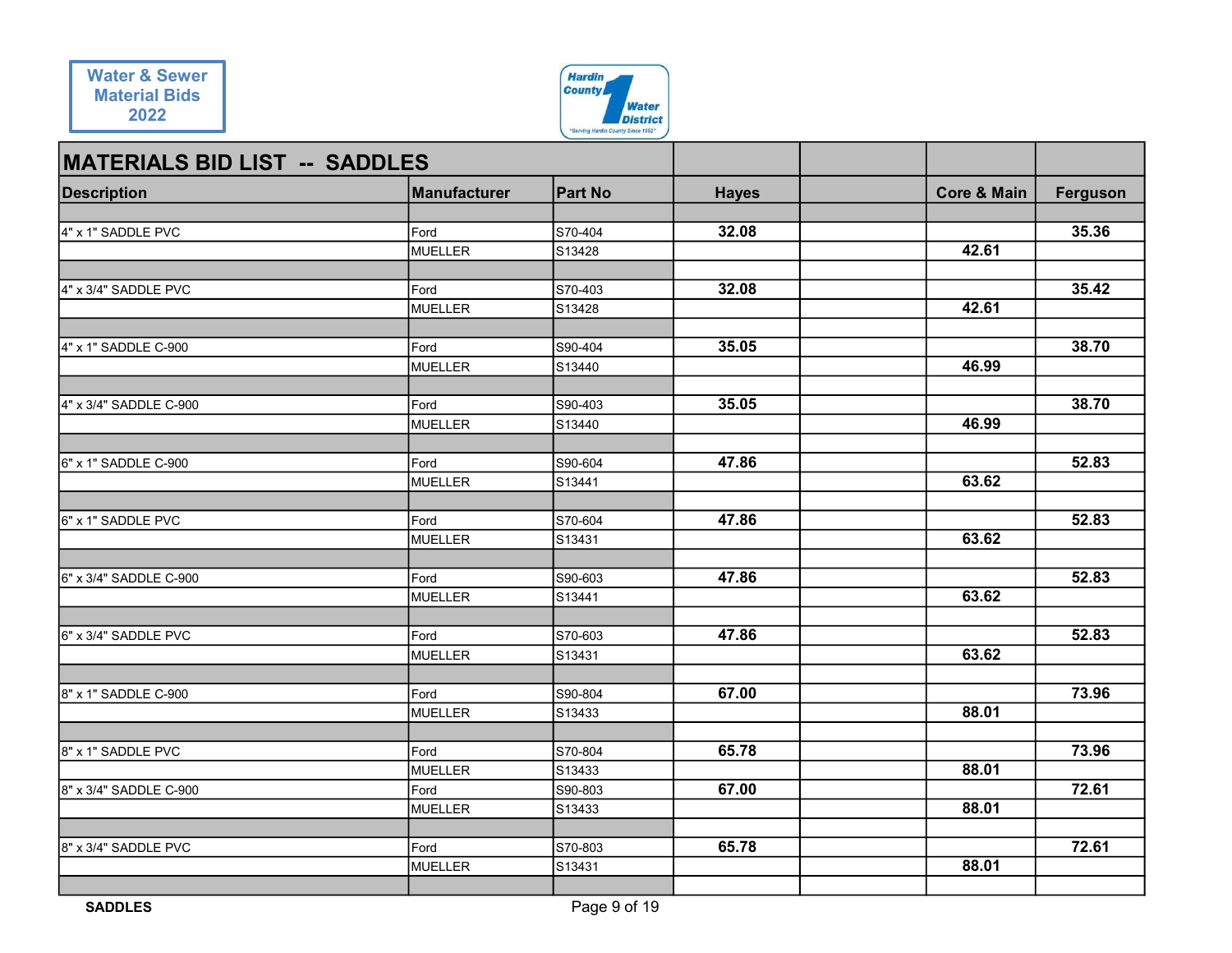

| <b>Water &amp; Sewer</b><br><b>Material Bids</b> |                 | <b>Hardin</b><br><b>County</b>     |              |                        |          |
|--------------------------------------------------|-----------------|------------------------------------|--------------|------------------------|----------|
| 2022                                             |                 | <b>Water</b><br><b>District</b>    |              |                        |          |
|                                                  |                 |                                    |              |                        |          |
|                                                  |                 | "Serving Hardin County Since 1952" |              |                        |          |
| <b>MATERIALS BID LIST -- SADDLES</b>             |                 |                                    |              |                        |          |
| <b>Description</b>                               | Manufacturer    | <b>Part No</b>                     | <b>Hayes</b> | <b>Core &amp; Main</b> | Ferguson |
| 10" x 1" SADDLE PVC                              | Ford            | S70-1004                           | 126.91       |                        | 199.86   |
|                                                  |                 |                                    |              |                        |          |
| 10" x 1" SADDLE PVC - C900                       | Ford            | F90-1004                           | 181.04       |                        | 199.86   |
|                                                  | MUELLER         | H13434                             |              | 236.60                 |          |
| 10" x 3/4" SADDLE PVC                            | Ford            | S70-1003                           | 126.91       |                        | 140.10   |
|                                                  | MUELLER         | H13443                             |              | 190.75                 |          |
|                                                  |                 |                                    |              |                        |          |
| 12" X 3/4" SADDLE C-900                          | Ford<br>MUELLER | S90-1203<br>H13444                 | 195.04       | 259.57                 | 215.31   |
|                                                  |                 |                                    |              |                        |          |
| 12" x 3/4" SADDLE PVC                            | Ford<br>MUELLER | S70-1203<br>H13435                 | 168.83       | 222.57                 | 186.37   |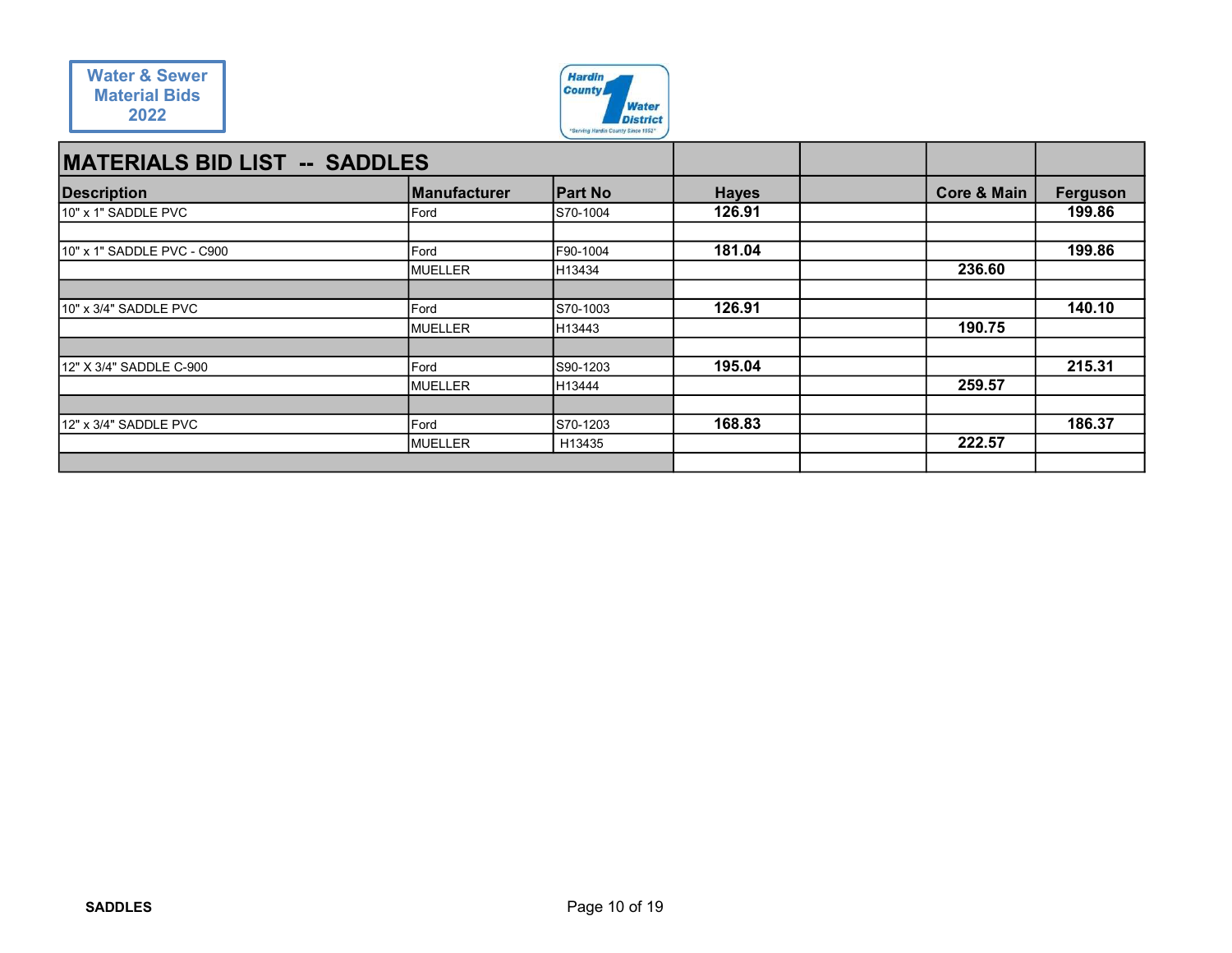|                       | A                                          | B                                   | $\mathsf C$                        | E            | $\overline{F}$ | G                      | $\overline{H}$          |
|-----------------------|--------------------------------------------|-------------------------------------|------------------------------------|--------------|----------------|------------------------|-------------------------|
|                       | <b>Water &amp; Sewer</b>                   |                                     | <b>Hardin</b>                      |              |                |                        |                         |
|                       | <b>Material Bids</b>                       |                                     | <b>County</b>                      |              |                |                        |                         |
|                       | 2022                                       |                                     | <b>Water</b><br><b>District</b>    |              |                |                        |                         |
| $\mathbf{1}$          |                                            |                                     | "Serving Hardin County Since 1952" |              |                |                        |                         |
|                       | 2 MATERIALS BID LIST -- SERVICE MATERIAL   |                                     |                                    |              |                |                        |                         |
|                       |                                            |                                     |                                    |              |                |                        |                         |
|                       | 3 Description                              | Manufacturer                        | <b>Part No</b>                     | <b>Hayes</b> |                | <b>Core &amp; Main</b> | Ferguson                |
|                       | 4 1" CORPORATION                           | Ford                                | F10004Q                            | 48.92        |                |                        | 59.69                   |
|                       | 5 1" Flare X CTS                           | Ford                                | C04-44Q                            | 24.80        |                |                        | 30.26                   |
|                       | 6 1" Q Nut                                 | Ford                                | QNJ-4                              | 8.63         |                |                        | <b>CALL FOR PRICING</b> |
| $\overline{7}$        | 1" Q Nut                                   | Mueller                             | P <sub>15008</sub>                 |              |                | 62.16                  |                         |
| $\overline{8}$        |                                            |                                     |                                    |              |                |                        |                         |
| 9                     | 1" PE TUBING 200PSI                        | Performance Pipe / Endopoly Premium | 100 FT ROLL #3408                  | .52/Ft       |                |                        | .5978/FT                |
| 10                    |                                            | <b>ADS</b>                          |                                    |              |                | 0.72                   |                         |
| 11                    |                                            |                                     |                                    |              |                |                        |                         |
|                       | 12 1" CTS PJ x 1" CTS PJ                   | Ford                                | C44-44Q                            | 20.65        |                |                        | 25.20                   |
| 13                    |                                            | <b>MUELLER</b>                      | P <sub>15403</sub>                 |              |                | 25.39                  |                         |
| $\overline{14}$       |                                            |                                     |                                    |              |                |                        |                         |
|                       | 15 1" CTS PJ x 1" FIP                      | Ford                                | $\overline{C}$ 14-44Q              | 21.17        |                |                        | 25.83                   |
| $\overline{16}$       |                                            | <b>MUELLER</b>                      | P15451                             |              |                | 28.63                  |                         |
| $\overline{17}$       |                                            |                                     |                                    |              |                |                        |                         |
|                       | 18 1" CTS PJ x 1" MIP                      | Ford                                | C84-44Q                            | 17.56        |                |                        | 21.43                   |
| 19<br>$\overline{20}$ |                                            | <b>MUELLER</b>                      | P15428                             |              |                | 22.01                  |                         |
|                       | 21 1" CTS PJ x 1" CTS PJ x 3/4" CTS PJ TEE | Ford                                | T444-443G                          | 48.01        |                |                        | 55.58                   |
|                       |                                            | MUELLER                             | P15381                             |              |                | 141.02                 |                         |
| $\frac{22}{23}$       |                                            |                                     |                                    |              |                |                        |                         |
|                       | 24 1" CURB STOP                            | Ford                                | B44-444Q                           | 98.48        |                |                        | 120.15                  |
| 25                    |                                            | MUELLER                             | B25209                             |              |                | 127.04                 |                         |
| 26                    |                                            |                                     |                                    |              |                |                        |                         |
|                       | 27 1" INSERT x 1" MIP                      | Ford                                | PTM-2                              | 13.73        |                |                        | 9.93                    |
| $\overline{28}$       |                                            |                                     |                                    |              |                |                        |                         |
| $\overline{29}$       |                                            |                                     |                                    |              |                |                        |                         |
|                       | 30 1" PE STIFFNER                          | Ford                                | Insert-52                          | 1.49         |                |                        | 1.89                    |
| $\frac{31}{32}$       |                                            |                                     |                                    |              |                |                        |                         |
|                       |                                            |                                     |                                    |              |                |                        |                         |
|                       | 33 1" PRV                                  | Wilkins                             | NR3XL                              | 65.88        |                |                        | <b>CALL FOR PRICING</b> |
| $\overline{34}$       |                                            |                                     | LFN45BMI-U                         |              |                | 108.04                 |                         |
| $\overline{35}$       |                                            |                                     |                                    |              |                |                        |                         |
| $\overline{37}$       | 36 1" PVC PJ x 1" FIP                      | Ford                                | C17-44                             | 30.07        |                |                        | 34.89                   |
| $\overline{38}$       |                                            |                                     |                                    |              |                |                        |                         |
|                       | 39 1" PVC PJ x 1" CTS PJ                   | Ford                                | C47-44G                            | 35.27        |                |                        | 40.92                   |
|                       | 40 1" PVC PJ x 1" CTS PJ                   | McDonald                            | 4758T G                            |              |                |                        | <b>NO BID</b>           |
|                       |                                            |                                     |                                    |              |                |                        |                         |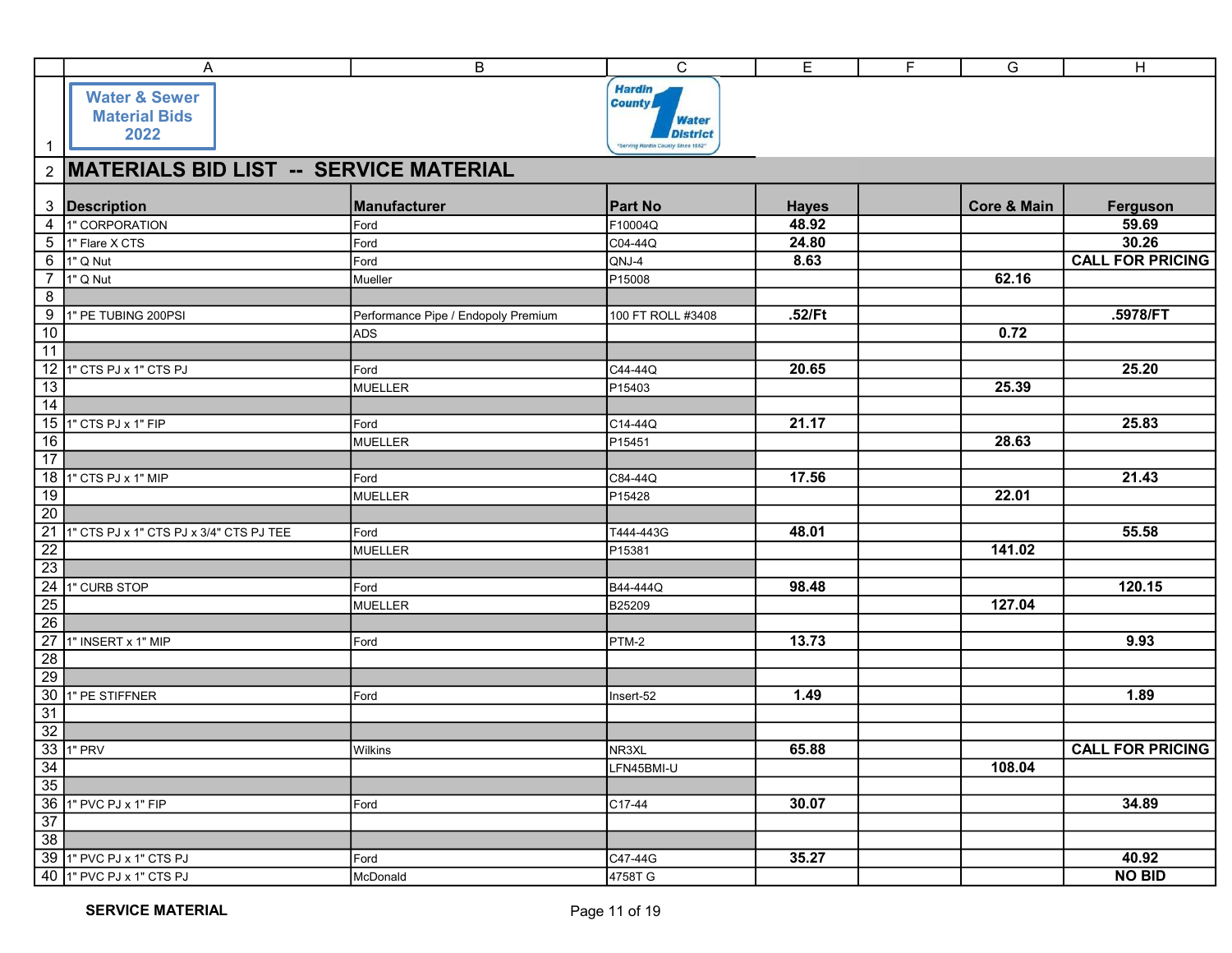|                       | Α                                                                              | $\sf B$                             | $\mathbf C$                        | E                  | F | G                      | H                       |
|-----------------------|--------------------------------------------------------------------------------|-------------------------------------|------------------------------------|--------------------|---|------------------------|-------------------------|
|                       |                                                                                |                                     | <b>Hardin</b>                      |                    |   |                        |                         |
|                       | <b>Water &amp; Sewer</b>                                                       |                                     | <b>County</b>                      |                    |   |                        |                         |
|                       | <b>Material Bids</b><br>2022                                                   |                                     | <b>Water</b><br><b>District</b>    |                    |   |                        |                         |
| $\mathbf{1}$          |                                                                                |                                     | "Serving Hardin County Since 1952" |                    |   |                        |                         |
|                       | 2 MATERIALS BID LIST -- SERVICE MATERIAL                                       |                                     |                                    |                    |   |                        |                         |
|                       | 3 Description                                                                  | Manufacturer                        | <b>Part No</b>                     | <b>Hayes</b>       |   | <b>Core &amp; Main</b> | Ferguson                |
| 41                    |                                                                                |                                     |                                    |                    |   |                        |                         |
|                       | 42 1" x 1" x 1" CTS TEE                                                        | Ford                                | T444-444Q                          | 46.77              |   |                        | 54.26                   |
| $\overline{43}$       |                                                                                | <b>MUELLER</b>                      | P15381                             |                    |   | 73.51                  |                         |
| $\overline{44}$       |                                                                                |                                     |                                    |                    |   |                        | 37.52                   |
| 46                    | 45 3/4" CORPORATION                                                            | Ford<br><b>MUELLER</b>              | F10003Q<br>P <sub>15008</sub>      | 32.35              |   | 41.10                  |                         |
| $\overline{47}$       |                                                                                |                                     |                                    |                    |   |                        |                         |
|                       | 48 3/4" PE TUBING 200PSI                                                       | Performance Pipe / Endopoly Premium | 500 FT ROLL #3408                  | .35/Ft             |   |                        | .3781/FT                |
| 49                    |                                                                                | <b>ADS</b>                          |                                    |                    |   | 0.42                   |                         |
|                       | 50<br>51 3/4" CTS PJ x 1" CTS PJ                                               |                                     |                                    |                    |   |                        |                         |
|                       |                                                                                | Ford<br><b>MUELLER</b>              | C44-34Q<br>P15403                  | $\overline{20.99}$ |   | $\overline{24.63}$     | 24.35                   |
| $\frac{52}{53}$       |                                                                                |                                     |                                    |                    |   |                        |                         |
|                       | 54 3/4" CTS PJ x 3/4" CTS PJ                                                   | Ford                                | C44-33Q                            | 18.06              |   |                        | 20.95                   |
| $\frac{55}{56}$       |                                                                                | <b>MUELLER</b>                      | P <sub>15403</sub>                 |                    |   | 22.61                  |                         |
|                       |                                                                                |                                     |                                    |                    |   |                        |                         |
|                       | 57 3/4" CTS PJ x 3/4" CTS PJ 90                                                | Ford                                | L44-33Q                            | 23.34              |   |                        | 27.08                   |
| 58<br>$\overline{59}$ |                                                                                | MUELLER                             | P15528                             |                    |   | 51.33                  |                         |
|                       | 60 3/4" CTS PJ x 3/4" FIP                                                      | Ford                                | C14-33Q                            | 15.60              |   |                        | 18.10                   |
|                       | 61 3/4" CTS PJ x 3/4" FIP                                                      | Ford                                | C14-33G                            | 15.60              |   |                        | 18.10                   |
| $\frac{62}{63}$       |                                                                                | MUELLER                             | P15451                             |                    |   | 20.22                  |                         |
|                       |                                                                                |                                     |                                    | 14.82              |   |                        | 17.20                   |
| 65                    | 64 3/4" CTS PJ x 3/4" MIP                                                      | Ford<br><b>MUELLER</b>              | C84-33Q<br>P <sub>15428</sub>      |                    |   | 18.86                  |                         |
| 66                    |                                                                                |                                     |                                    |                    |   |                        |                         |
|                       | 67 3/4" FLARE x 3/4" CTS PJ                                                    | Ford                                | CO1-33                             | 10.78              |   |                        | 16.89                   |
| 68                    |                                                                                |                                     |                                    |                    |   |                        |                         |
|                       | 69 3/4" CURB STOP                                                              | Ford                                | B44-333Q                           | 65.51              |   |                        | 75.98                   |
| $\overline{71}$       | 70 3/4" CURB STOP                                                              | <b>MUELLER</b>                      | <b>B25209</b>                      |                    |   | 65.81                  |                         |
|                       | 72 3/4" PE STIFFNER                                                            | Ford                                | Insert 51                          | 1.41               |   |                        | 1.64                    |
|                       |                                                                                |                                     |                                    |                    |   |                        |                         |
|                       |                                                                                |                                     |                                    |                    |   |                        |                         |
|                       |                                                                                |                                     |                                    |                    |   |                        |                         |
|                       | $\begin{array}{r} 123 \times 123 \\ 73 \\ 74 \\ 753 \times 123 \\ \end{array}$ | Wilkins                             | NR3XL                              | 41.18              |   |                        | <b>CALL FOR PRICING</b> |
| $\frac{76}{77}$       |                                                                                |                                     | LFN45BM1U                          |                    |   | 69.71                  |                         |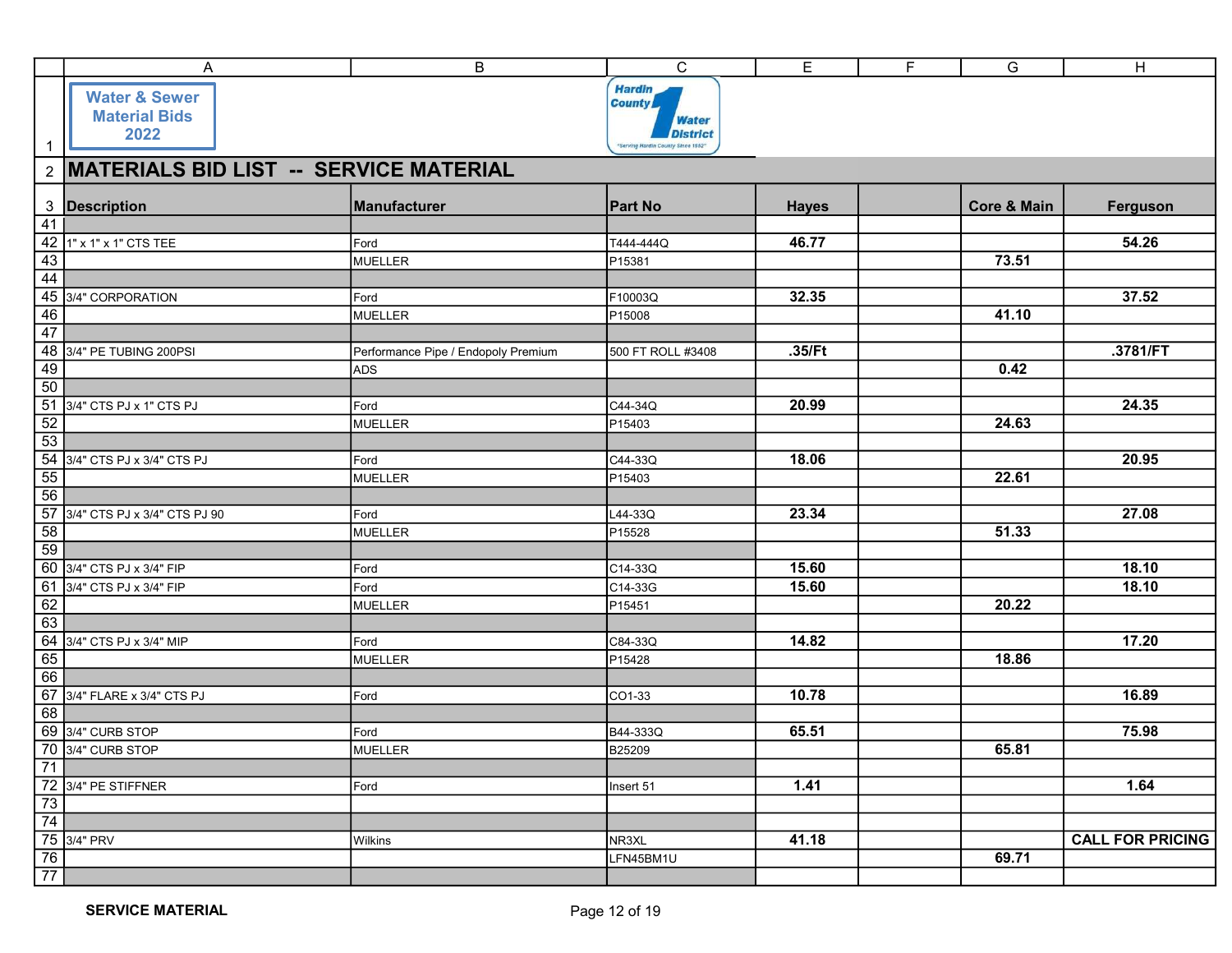|                                   |                                                                                                                                                                                                                                                                | B             | $\mathbf C$                                           | E            | F<br>$\overline{G}$    | H                       |
|-----------------------------------|----------------------------------------------------------------------------------------------------------------------------------------------------------------------------------------------------------------------------------------------------------------|---------------|-------------------------------------------------------|--------------|------------------------|-------------------------|
|                                   | A                                                                                                                                                                                                                                                              |               | <b>Hardin</b>                                         |              |                        |                         |
|                                   | <b>Water &amp; Sewer</b><br><b>Material Bids</b>                                                                                                                                                                                                               |               | <b>County</b><br><b>Water</b>                         |              |                        |                         |
| $\mathbf{1}$                      | 2022                                                                                                                                                                                                                                                           |               | <b>District</b><br>"Serving Hardin County Since 1952" |              |                        |                         |
|                                   | 2 MATERIALS BID LIST -- SERVICE MATERIAL                                                                                                                                                                                                                       |               |                                                       |              |                        |                         |
|                                   | 3 Description                                                                                                                                                                                                                                                  | Manufacturer  | <b>Part No</b>                                        | <b>Hayes</b> | <b>Core &amp; Main</b> | Ferguson                |
|                                   | 78 3/4" PVC PJ x 3/4" CTS PJ                                                                                                                                                                                                                                   | Ford          | C47-33G                                               | 24.41        |                        | 28.33                   |
| $\frac{1}{79}$                    |                                                                                                                                                                                                                                                                |               |                                                       |              |                        |                         |
| $\overline{80}$<br>$\frac{1}{81}$ | 3/4" PVC PJ x 3/4" FIP                                                                                                                                                                                                                                         | Ford          | C17-33                                                | 19.51        |                        | 22.62                   |
| $\frac{1}{82}$                    |                                                                                                                                                                                                                                                                |               |                                                       |              |                        |                         |
|                                   |                                                                                                                                                                                                                                                                |               |                                                       |              |                        |                         |
| $\frac{1}{83}$                    |                                                                                                                                                                                                                                                                |               |                                                       |              |                        |                         |
|                                   |                                                                                                                                                                                                                                                                | Ford          | BA13-332W                                             | 68.29        |                        | 79.22                   |
| $\overline{85}$                   | 84 3/4" x 3/4" ANGLE VALVE FIP                                                                                                                                                                                                                                 |               |                                                       |              |                        |                         |
| 86                                |                                                                                                                                                                                                                                                                |               |                                                       |              |                        |                         |
|                                   |                                                                                                                                                                                                                                                                | Ford          | KV23-332-OS                                           | 36.93        |                        | <b>CALL FOR PRICING</b> |
|                                   |                                                                                                                                                                                                                                                                | Ford          | <b>BA13-232W</b>                                      | 37.40        |                        | 43.39                   |
|                                   |                                                                                                                                                                                                                                                                | MUELLER       | H14244                                                |              | 43.08                  |                         |
|                                   |                                                                                                                                                                                                                                                                |               |                                                       |              |                        |                         |
|                                   |                                                                                                                                                                                                                                                                | Ford          | X32, OR TYLER                                         | 65.88        |                        | <b>CALL FOR PRICING</b> |
|                                   |                                                                                                                                                                                                                                                                |               | X32P-BR                                               | 60.96        |                        | <b>CALL FOR PRICING</b> |
|                                   |                                                                                                                                                                                                                                                                | <b>VESTAL</b> | RMC18                                                 | 63.33        | 74.04                  | <b>CALL FOR PRICING</b> |
|                                   |                                                                                                                                                                                                                                                                |               |                                                       |              |                        |                         |
|                                   |                                                                                                                                                                                                                                                                | Sigma         | 74MX3                                                 | 84.53        |                        | <b>CALL FOR PRICING</b> |
|                                   |                                                                                                                                                                                                                                                                |               |                                                       |              |                        |                         |
|                                   |                                                                                                                                                                                                                                                                |               |                                                       |              |                        |                         |
|                                   |                                                                                                                                                                                                                                                                | Sigma         | 74MX5                                                 | 174.57       |                        | <b>CALL FOR PRICING</b> |
|                                   | 86<br>87 5/8" x 3/4" ANGLE VALVE FERRELL<br>88<br>89 5/8" x 3/4" ANGLE VALVE FIP<br>90<br>91<br>92 18" CI RING & LID<br>93<br>94<br>95<br>96 30" x 18" CI EXTENSION RING<br>97<br>98<br>99 36" x 20" CI EXTENSION RING<br>100<br>101 18X24 WHITE RIBBED<br>102 | Hancor        | 4303056                                               | 29.50        |                        | <b>CALL FOR PRICING</b> |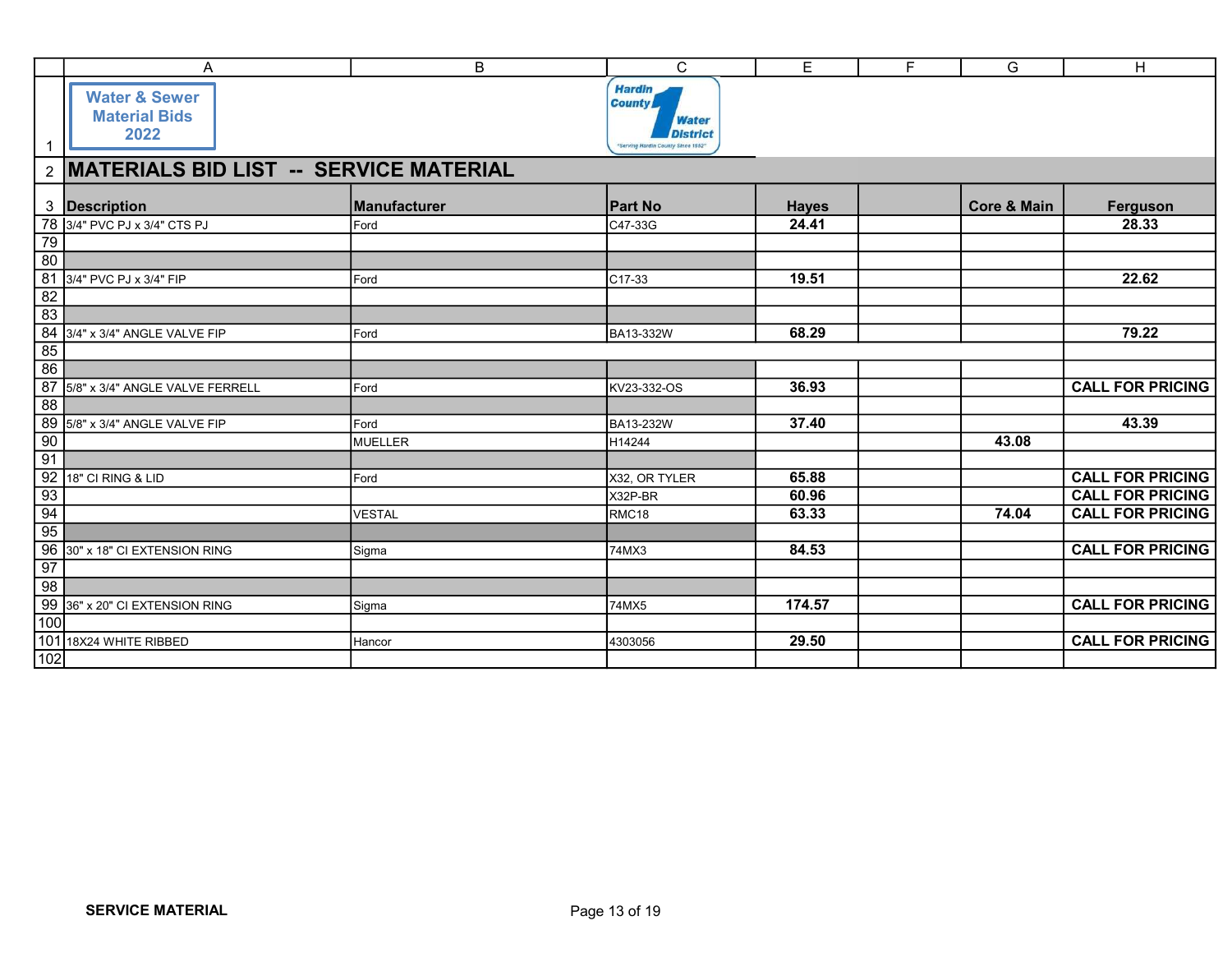

## MATERIALS BID LIST -- VALVES

| <b>Water &amp; Sewer</b>            |                  |                 | Hardin<br>County                                      |              |                        |          |
|-------------------------------------|------------------|-----------------|-------------------------------------------------------|--------------|------------------------|----------|
| <b>Material Bids</b>                |                  |                 | <b>Water</b>                                          |              |                        |          |
|                                     |                  |                 | <b>District</b><br>"Serving Hardin County Since 1952" |              |                        |          |
|                                     |                  |                 |                                                       |              |                        |          |
| <b>MATERIALS BID LIST -- VALVES</b> |                  |                 |                                                       |              |                        |          |
| <b>Description</b>                  | Manufacturer     | <b>Part No</b>  |                                                       | <b>Hayes</b> | <b>Core &amp; Main</b> | Ferguson |
|                                     |                  |                 |                                                       |              |                        |          |
| 6" MJ GATE VALVE                    | American Darling | <b>AFC 2506</b> |                                                       | 697.03       |                        |          |
|                                     |                  |                 |                                                       |              |                        |          |
|                                     | MUELLER          | A2361           |                                                       |              | 649.70                 |          |
|                                     | Kennedy          |                 |                                                       |              |                        | 711.35   |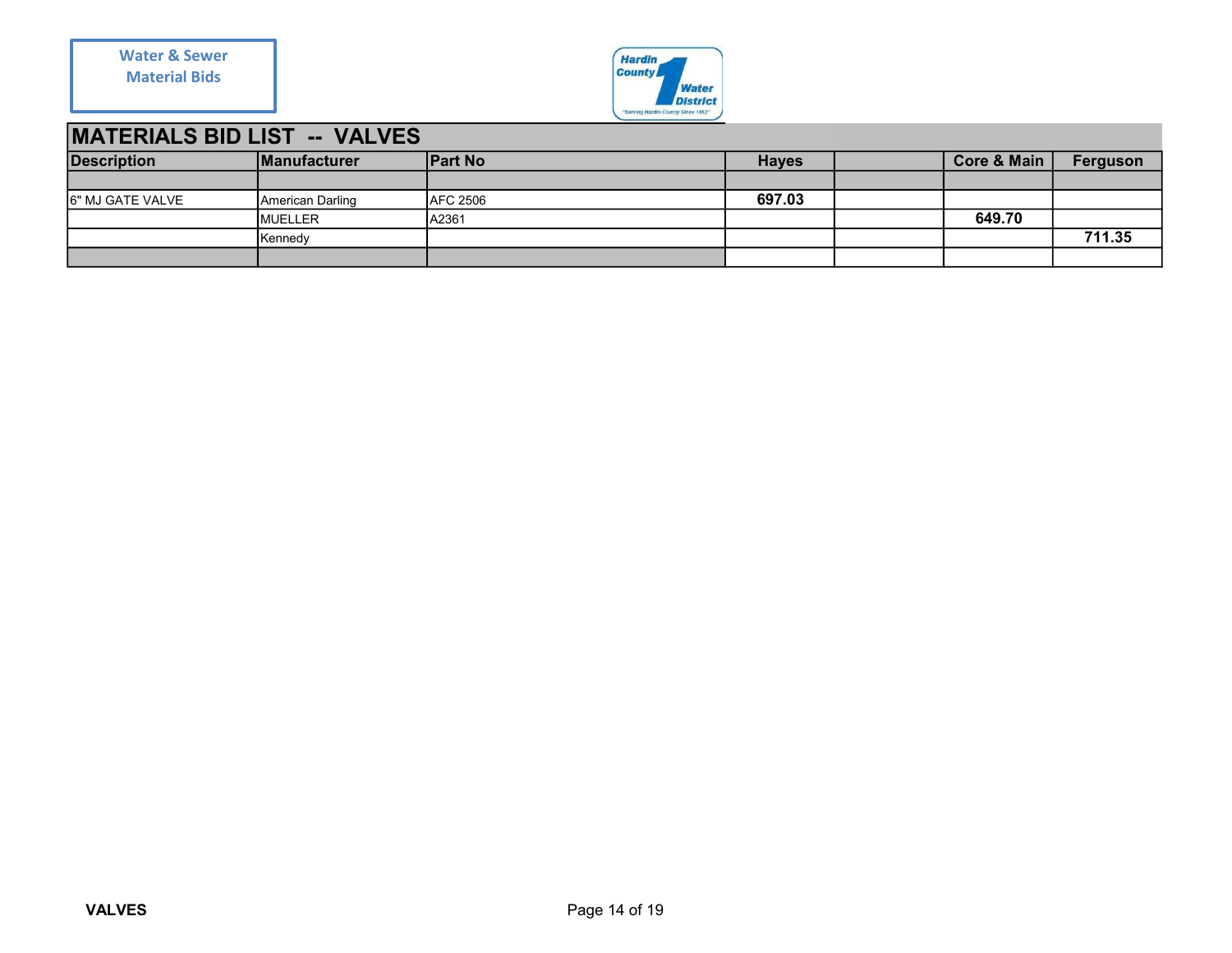| <b>Water &amp; Sewer</b>                     |                               | <b>Hardin</b>                      |                 |             |          |
|----------------------------------------------|-------------------------------|------------------------------------|-----------------|-------------|----------|
| <b>Material Bids</b>                         |                               | <b>County</b>                      |                 |             |          |
| 2022                                         |                               |                                    | <b>Water</b>    |             |          |
|                                              |                               | "Serving Hardin County Since 1952" | <b>District</b> |             |          |
|                                              |                               |                                    |                 |             |          |
| <b>MATERIALS BID LIST -- WASTEWATER</b>      |                               |                                    |                 |             |          |
|                                              |                               |                                    |                 |             |          |
| <b>Description</b>                           | <b>Manufacturer</b>           | <b>Part No</b>                     | <b>Hayes</b>    | Core & Main | Ferguson |
| 4" x 4" TWO WAY CLEANOUT                     | <b>BATES &amp; HARRINGTON</b> | 2700404                            | 37.87           | 176.20      |          |
| 6" x 6" TWO WAY CLEANOUT                     | <b>BATES &amp; HARRINGTON</b> | 2700606                            | 178.79          | 282.90      |          |
| 4" x 4" TWO WAY CLEANOUT                     | <b>GPK GASKET</b>             | 993-0444                           | 37.87           |             |          |
| 6" x 6" TWO WAY CLEANOUT                     | <b>GPK GASKET</b>             | 993-0666                           | 178.79          |             |          |
|                                              |                               |                                    |                 |             |          |
| 4" X 4" PVC TO CLAY ADAPTOR                  | <b>FERNCO</b>                 | 1002-44                            | 4.90            | 8.52        | 8.11     |
| 4" X 4" PVC TO CAST IRON                     | <b>FERNCO</b>                 | 1056-44                            | 4.90            | 8.52        | 8.11     |
| 4" X 4" PVC TO PVC                           | <b>FERNCO</b>                 | 1056-44                            | 4.90            | 8.52        | 8.11     |
|                                              |                               |                                    |                 |             |          |
| 6" X 4" PVC TO CLAY ADAPTOR                  | <b>FERNCO</b>                 | 1002-64                            | 15.30           | 17.35       | 16.54    |
| 6" X 4" PVC TO CAST IRON                     | <b>FERNCO</b>                 | 1056-64                            | 12.31           | 23.18       | 16.54    |
| 6" X 4" PVC TO PVC                           | <b>FERNCO</b>                 | 1056-64                            | 12.31           | 23.18       | 16.54    |
|                                              |                               |                                    |                 |             |          |
| 4" X 6" PVC TO CLAY ADAPTOR                  | <b>FERNCO</b>                 | 1002-46                            | 12.31           | 19.16       | 16.54    |
| 4" X 6" PVC TO CAST IRON                     | <b>FERNCO</b>                 | 1056-46                            | 12.31           | 23.18       | 16.54    |
| 4" X 6" PVC TO PVC                           | <b>FERNCO</b>                 | 1056-46                            | 12.31           | 23.18       | 16.54    |
|                                              |                               |                                    |                 |             |          |
| 6" X 6" PVC TO CLAY ADAPTOR                  | <b>FERNCO</b>                 | 1002-66                            | 10.49           | 17.67       | 17.34    |
| 6" X 6" PVC TO CAST IRON                     | <b>FERNCO</b>                 | 1056-66                            | 10.49           | 17.67       | 17.34    |
| 6" X 6" PVC TO PVC                           | <b>FERNCO</b>                 | 1056-66                            | 10.49           | 17.67       | 17.34    |
|                                              |                               |                                    |                 |             |          |
| 4" CLEANOUT CAP                              |                               | 4" GL X 4" FIP                     | 4.48            | 7.82        | 7.54     |
| 4" CLEANOUT PLUG 4                           |                               | 4" MIP PLUG                        | 2.71            | 5.32        | 14.87    |
|                                              |                               |                                    |                 |             |          |
| 6" CLEANOUT CAP                              |                               | $6"$ GL X $6"$ FIP                 | 21.16           | 26.05       | 26.52    |
| 6" CLEANOUT PLUG (BRASS)                     |                               | 6" MIP PLUG                        | 24.50           | 29.77       | 38.75    |
|                                              |                               |                                    |                 |             |          |
| 18" CI RING & LID (SEWER)                    | <b>FORD</b>                   | X32-SEWER                          |                 |             |          |
| 18" CI RING & LID (SEWER)                    | FORD ALT C32 SEWER            | X32-SEWER                          |                 |             |          |
| 18" CI RING & LID (SEWER)                    | VESTAL OR APPROVED EQUAL      |                                    |                 | 78.13       |          |
|                                              |                               |                                    | 12.96           | 15.00       |          |
| 15" N-12 ADS PIPE                            | ADS OR APPROVED EQUAL         | <b>PER FOOT</b>                    |                 |             |          |
|                                              |                               |                                    | 3.74            | 6.20        | 6.31     |
|                                              |                               |                                    |                 |             |          |
| 4" SDR35 22 Bend HXH<br>4" SDR35 45 Bend HXH |                               |                                    | 3.41            | 5.90        | 5.73     |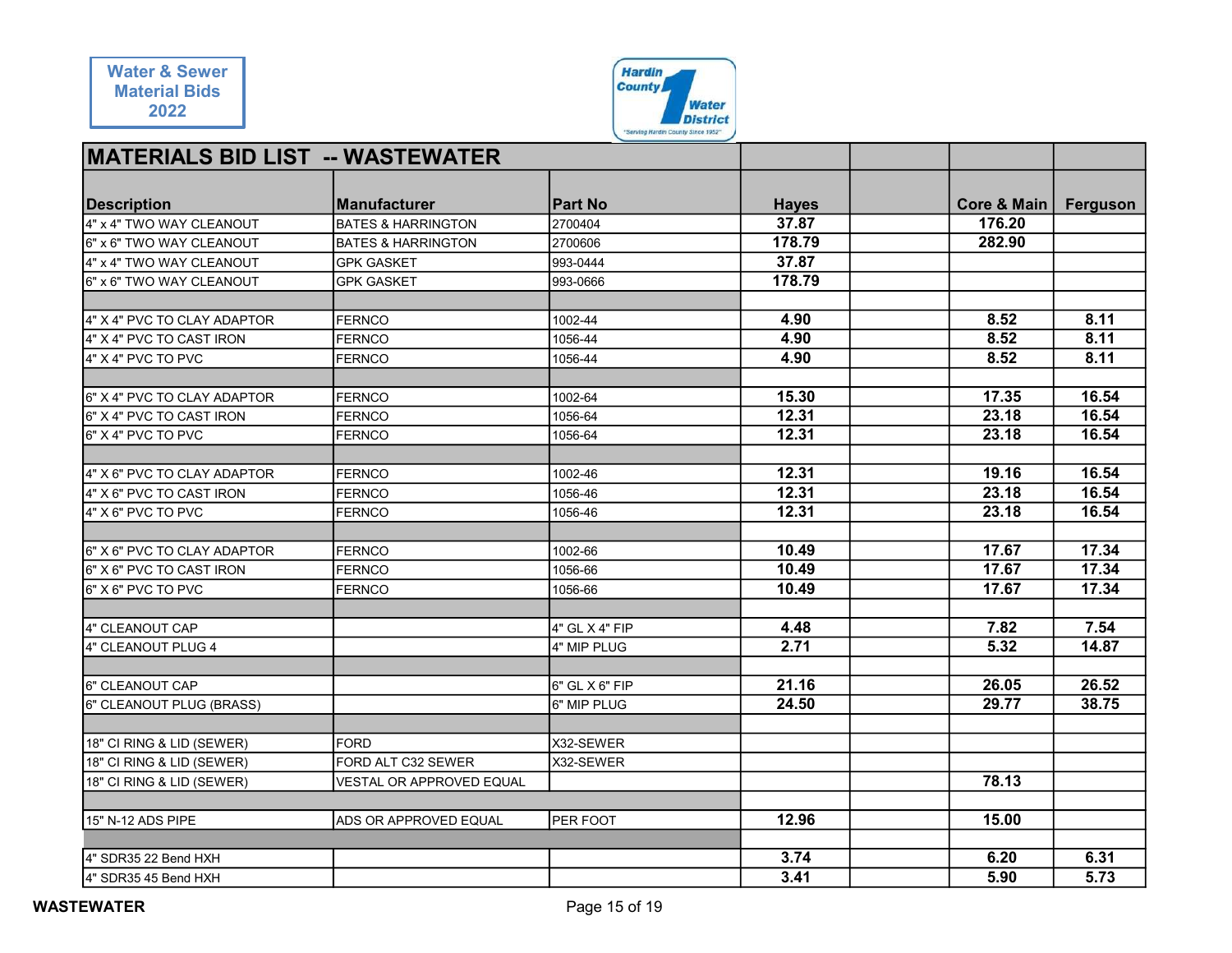

| <b>Water &amp; Sewer</b><br><b>Material Bids</b> |              | <b>Hardin</b><br><b>County</b>     |              |                        |          |
|--------------------------------------------------|--------------|------------------------------------|--------------|------------------------|----------|
| 2022                                             |              | <b>Water</b><br><b>District</b>    |              |                        |          |
|                                                  |              | "Serving Hardin County Since 1952" |              |                        |          |
| <b>MATERIALS BID LIST -- WASTEWATER</b>          |              |                                    |              |                        |          |
|                                                  |              |                                    |              |                        |          |
| <b>Description</b>                               | Manufacturer | <b>Part No</b>                     | <b>Hayes</b> | <b>Core &amp; Main</b> | Ferguson |
| 6" X 4" SDR 35 PVC REDUCER HXH                   |              |                                    | 10.96        | 15.34                  | 13.41    |
| 4 SDR35 CLEANOUT THD Plug Recessed               |              |                                    | 6.29         | 11.36                  | 18.00    |